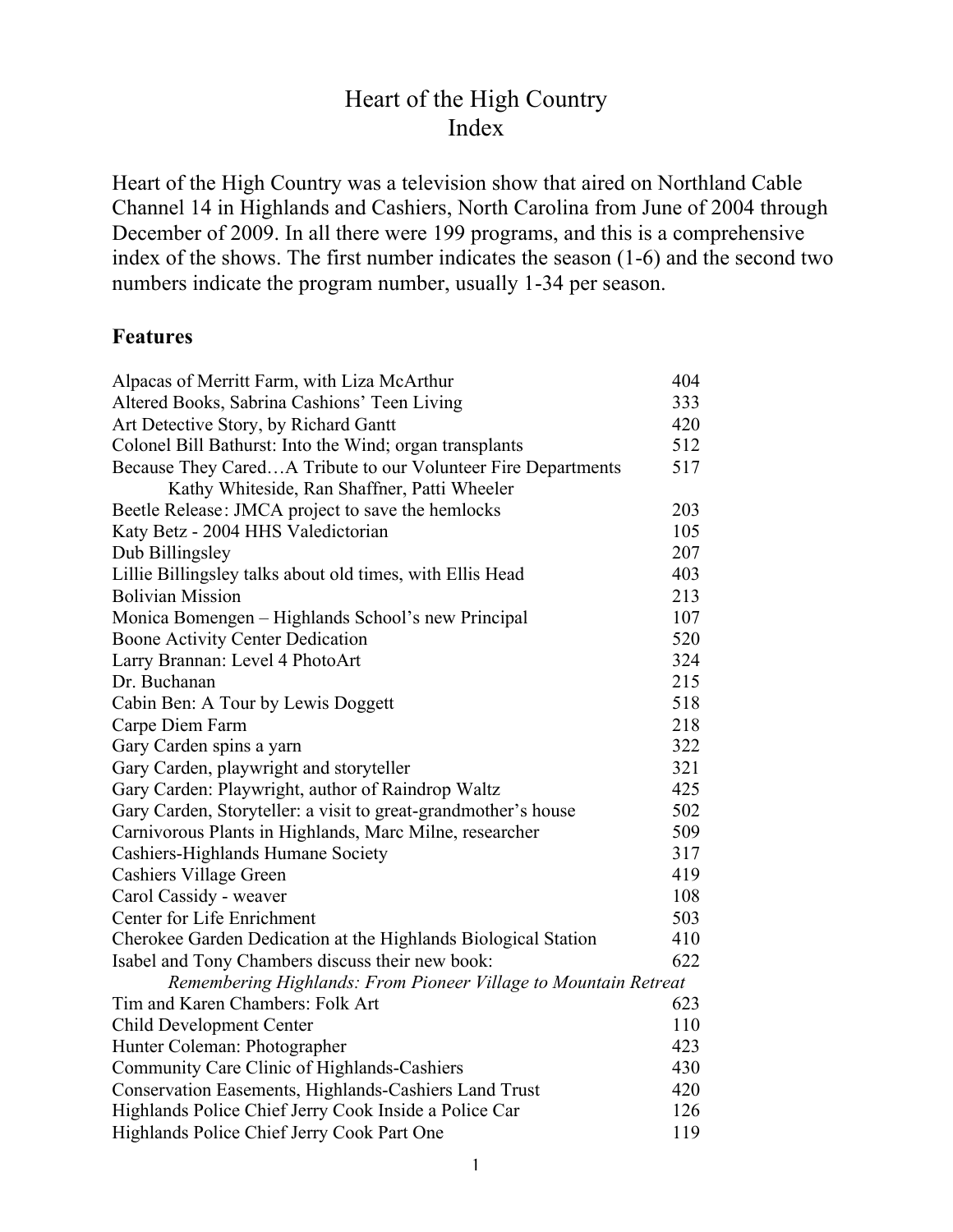| John Corcoran, on illiteracy                                                               | 323 |
|--------------------------------------------------------------------------------------------|-----|
| Dr. Jim Costa: On Evolution and Charles Darwin part 1                                      | 606 |
| Dr Jim Costa and The Annotated Origin; part 2:                                             | 622 |
| <b>Intelligent Design</b>                                                                  |     |
| Crane's Riding Stables                                                                     | 415 |
| Franka Dadic, exchange student                                                             | 302 |
| Steve Daniels, artist and illustrator                                                      | 329 |
| Death ninjas                                                                               | 225 |
| Free Dental Clinic                                                                         | 320 |
| Dowsing: Tucker Chambers                                                                   | 531 |
| Dry Falls Renovation Update                                                                | 520 |
| Maxie Duke - Helen's Barn                                                                  | 101 |
| Dr. Raynor Duncombe - Vanguard satellite program                                           | 116 |
| Eagle Lady part 1                                                                          | 325 |
| Eagle Lady part 2                                                                          | 329 |
| Matt Eberz, Author of "Honor for Sale"                                                     | 609 |
| Megan Ehrenkaufer                                                                          | 201 |
| Fall Webworms, with Dr. Jim Costa, HBS director                                            | 323 |
| Favorite Botanicals of the Highlands Plateau, a one-of-a-kind book by Rosemary Stiefel 513 |     |
| A Conversation with Rosemary Stiefel, Glenda Zahner, and Mary Adair Leslie                 |     |
| Fibber Magee's Fashion Show                                                                | 434 |
| Betty Fisher: Mountain Music                                                               | 314 |
| Joe Gatins, author of "We Were Dancing on a Volcano"                                       | 624 |
| Gems and Minerals: Matthew Schroeders of the Highlands Gem Shop                            | 223 |
| Get Bill Shakespeare Off the Stage! Behind the Scenes                                      | 501 |
| Girl's Clubhouse                                                                           | 232 |
| Mario Gomes, CEO of Old Edwards Hospitality Group                                          | 308 |
| Carl Green - old-times                                                                     | 102 |
| Green Salamanders at Biscuit Rock,                                                         |     |
| A Highlands-Cashiers Land Trust eco-tour                                                   | 526 |
| Haiti Mission of the Episcopal Church of the Incarnation                                   | 511 |
| Rev. Brian Sullivan, Leneus Joseph, Jane Chalker,                                          |     |
| Dr. Henry Salzarulo, Bob Fisher                                                            |     |
| Teena Hancock                                                                              | 305 |
| Highlands Biological Station history                                                       | 424 |
| Highlands-Cashiers Hospital Tour                                                           | 122 |
| Highlands-Cashiers Land Trust                                                              | 234 |
| Highlands-Cashiers Land Trust:                                                             | 608 |
| Ran Shaffner: The History of the HCLT                                                      |     |
| High Tea on Satulah: Celebrating 100 years of land conservation                            |     |
| <b>Highlands Community Players</b>                                                         | 316 |
| <b>Highlands Emergency Council</b>                                                         | 530 |
| Mary Anne Creswell, Kathleen Wilson, Ann Chastain                                          |     |
| Highlands Volunteer Fire and Rescue with Chief "Popcorn" Manley                            | 112 |
| Highlands Nature Center, with reporter Addison Costa                                       | 614 |
| Highlands' Wastewater Treatment Plant                                                      | 319 |
| <b>Hypnosis</b>                                                                            | 228 |
| Impact of Gravel Roads on Streams:                                                         |     |
| A project of the 2008 Institute for the Environment students                               | 528 |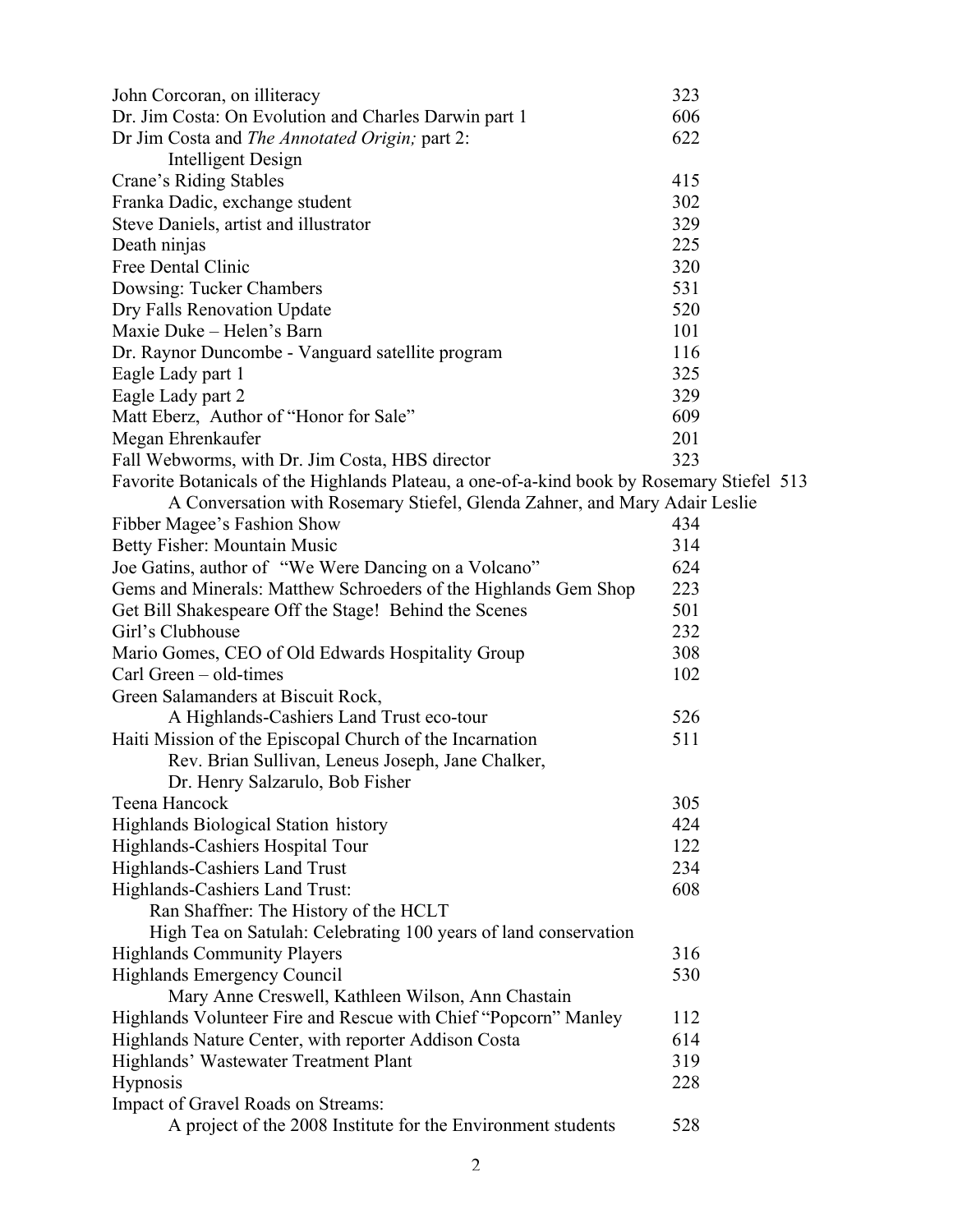| Inner Willy: the Second Annual Highlands School Play                 | 602 |
|----------------------------------------------------------------------|-----|
| <b>International Friendship Center</b>                               | 330 |
| Irene James                                                          | 206 |
| Hazel Jellen                                                         | 331 |
| Angie Jenkins - organist                                             | 103 |
| Kelsey Trail Hike: In celebration of the Highlands-Cashiers          | 605 |
| Land Trust's 100 <sup>th</sup> Birthday                              |     |
| Hazel Killebrew - old-times                                          | 123 |
| Natalija Kostovska: From Macedonia to Highlands                      | 631 |
| Land Trust of the Little Tennessee                                   | 224 |
| Dr. Mary Lapham, portrayed by Helen Regnery                          | 506 |
| Harley Layow: Trains                                                 | 434 |
| Megan Lewicki                                                        | 216 |
| Alan Lewis - Antique Car Collection                                  | 104 |
| Literacy Council                                                     | 219 |
| Literacy Council of Highlands: Tutoring Program                      | 601 |
| Mark Mackey: The Human Dimension of Science                          | 630 |
| Sandra Mackey: Afghanistan                                           | 629 |
| Sandra Mackey: An introduction to Iran                               | 625 |
| Macon Aero Modelers                                                  | 611 |
| Majesty of Fire, the burning of Nick's restaurant                    | 310 |
| Make-A-Wish: interviews with Wish Kids at an Asheville Tourists game | 413 |
| Nick Mathiowdis: Hiking the Appalachian Trail                        | 633 |
| Frank McCall                                                         | 202 |
| Dr. John McKey, interviewed by Jim Huber, golf reporter for TNT      | 412 |
| Diane McPhail - Penetralia art exhibit                               | 118 |
| Tom Merchant, small-town newspaper editor                            | 301 |
| Tom Meyer, Dao de Jing                                               | 327 |
| Mountain Findings, with                                              | 506 |
| Larry Brannon and Dorothy Arbuthnot                                  |     |
| Hendrik Mueller: Salamander research at the HBS                      | 618 |
| Don Mullen, Highlands' new mayor                                     | 229 |
| Museum of American Cut and Engraved Glass                            | 304 |
| Off the Grid: Sustainable Living with Lara and Paul Chew             | 612 |
| Old Edwards Inn Spa tour                                             | 308 |
| Hannah Oliver: Africa                                                | 429 |
| Edgar Owens, with Ellis Head                                         | 526 |
| Jesse Ray Owens                                                      | 523 |
| Jesse Ray and Edgar Owens:                                           | 532 |
| A Tour of their Apple Orchard                                        |     |
| Ginseng                                                              |     |
| Robin Piscitelli - artist                                            | 118 |
| Hillrie Quin: A Life of Hiking                                       | 505 |
| Ib Raae: Poetry Reading                                              | 522 |
| Ranger Falls Trail, with Jim Whitehurst                              | 521 |
| Victor Raul, sculptor                                                | 204 |
| Recycling in Macon County                                            | 431 |
| Remembering Peeks Creek                                              | 619 |
| Rescue on Whiteside                                                  | 312 |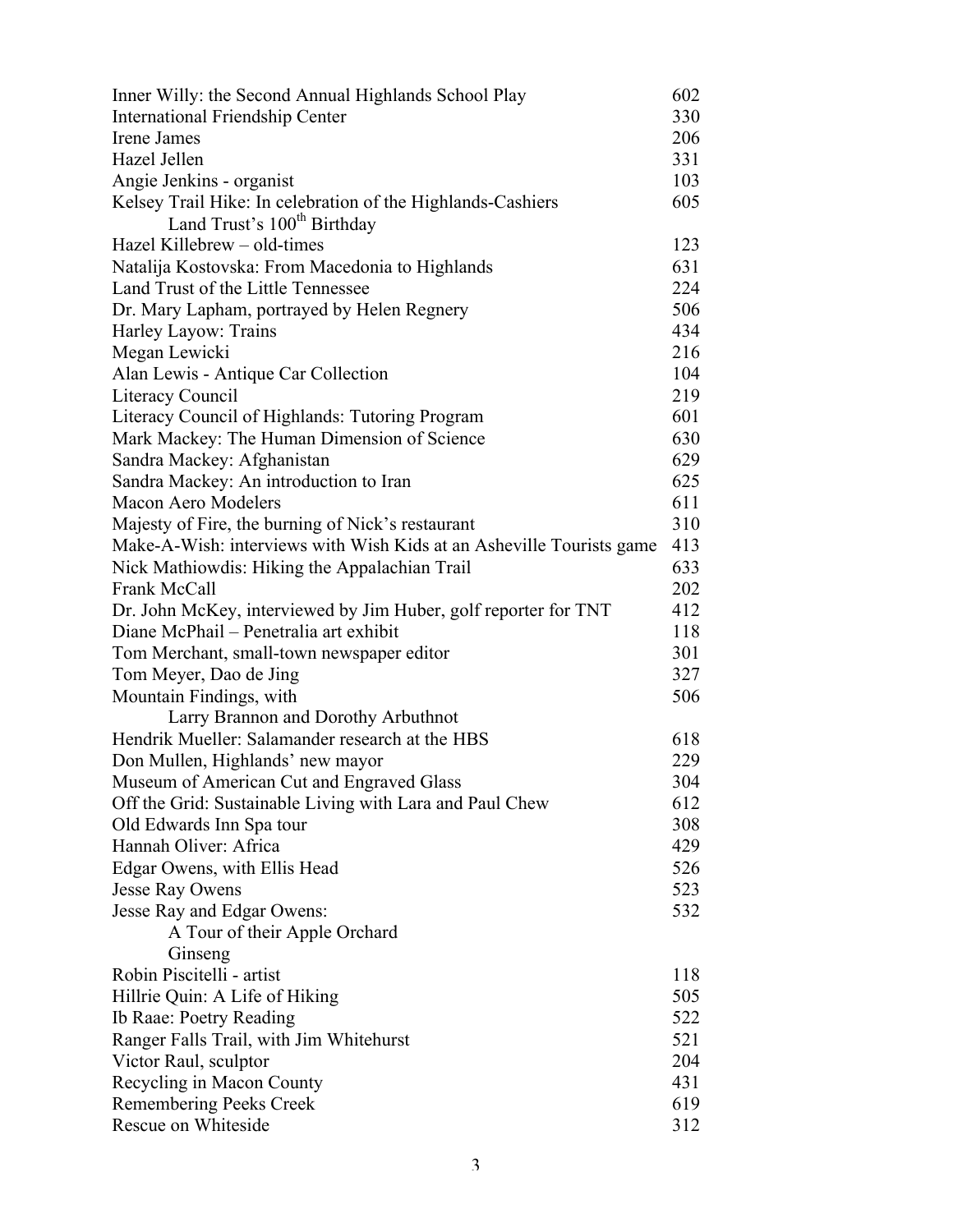| Oliver Rice: Faith and Music                                         | 313 |
|----------------------------------------------------------------------|-----|
| Rocks & Gems at the Highlands Gem Shop with reporter Addison Costa   | 629 |
| Tom Roddy: Artist                                                    | 505 |
| Marge and Dave Rohrer: Weavers                                       | 230 |
| Salamanders and Golf Courses: A Research Project                     | 515 |
| Mark Mackey, researcher                                              |     |
| Fred Gehrisch, Golf Course Superintendent, HFCC                      |     |
| Salamander research at the Highlands Biological Station              | 117 |
| Al Scudder                                                           | 611 |
| Sculpture on the Green: 2008 Biannual Exhibition                     | 508 |
| Opening June 14, Tour with Wesley Wofford, sculptor                  |     |
| Ran Shaffner, talking about literature and Highlands' history        | 407 |
| Ran Shaffner and Katie Brugger win the Paul Green Multimedia Award   | 425 |
| Ran Shaffner: New History of Highlands in Photographs                | 513 |
| Suzanne Sloan, Jewelry with Attitude                                 | 521 |
| Coach Butch Smart, Highlands School Athletic Director                | 417 |
| Snakes of the Highlands Plateau, Patrick Brannon                     | 323 |
| Southern Appalachian Bogs                                            | 509 |
|                                                                      |     |
| Marc Milne, Gary Wein, Highlands-Cashiers Land Trust                 | 510 |
| Southern Living 2008 Idea House: A Sneak Preview                     |     |
| Charlie Ball, developer of Whisper Mountain                          |     |
| Jack Bebber, Eco Builders                                            |     |
| Spider Research at the Highlands Biological Station - Kefyn Cately   | 109 |
| Thea Stacey and the Green Man                                        | 208 |
| Thea Stacey celebrates the release of her new CD, My Mother's Garden | 406 |
| Brian Starr - musician                                               | 124 |
| Rosemary Stiefel, artist                                             | 327 |
| <b>Howard Suzuki</b>                                                 | 211 |
| Pat Taylor: The Art of the Potters' Wheel                            | 617 |
| Three artists of Cherokee North Carolina                             | 404 |
| Three Artists of the Highlands Plateau                               | 312 |
| Ralph Thomas Car Collection Part One                                 | 115 |
| Ralph Thomas Part Two                                                | 119 |
| <b>Tiger Mountain Winery</b>                                         | 227 |
| Van Tribble—Master Needlepointer                                     | 603 |
| Trip and Pumpkin: the Adopt-A-Horse program at Carpe Diem Farms      | 528 |
| Luther Turner, History of Horse Cove                                 | 311 |
| Upper Cullasaja Watershed Association: Mapping Big Creek             | 326 |
| Joe Webb Cabins, with Lewis Doggett                                  | 327 |
| Norman Webb talks about old times                                    | 604 |
| Sally Wheeler: a month in Germany                                    | 320 |
| David Wilkes: Highlands' New Mayor                                   | 630 |
| Anita Williams: Dollhouse                                            | 434 |
| Jonathan Williams                                                    | 217 |
| Tom Wilson                                                           | 209 |
| Walter Wilson, interviewed by Ran Shaffner                           | 531 |
| Wesley Wofford, Sculptor                                             | 414 |
| Fletcher Wolfe                                                       | 315 |
| Wright family donates portraits to the Highlands Historical Society  | 530 |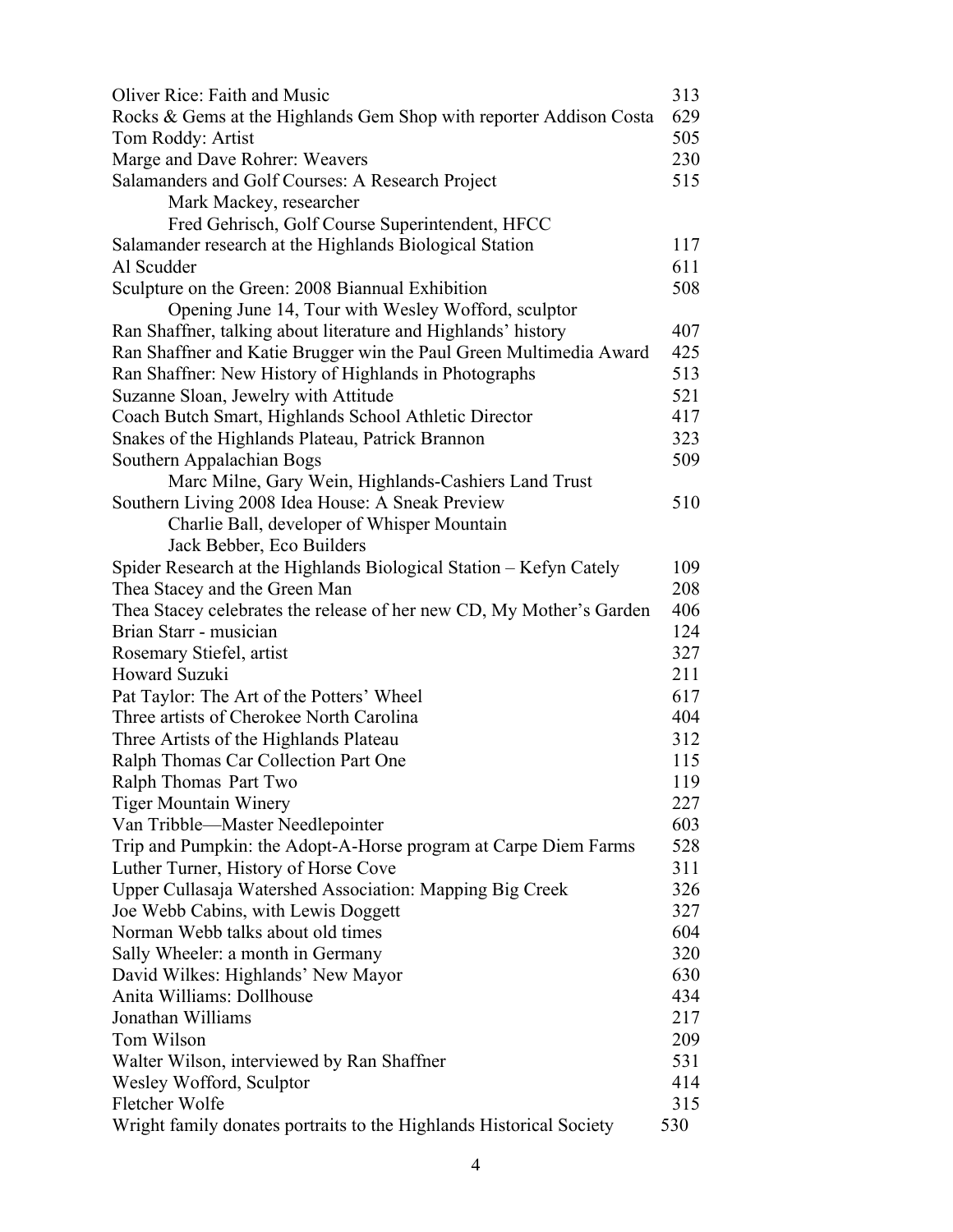| Robert Wyatt – Hemlock Wooly Adelgid      | 105. |  |
|-------------------------------------------|------|--|
| Claire Young & Mahmoud Amer - Egypt       | 113  |  |
| Laura $Z$ – Earth Artist                  | 103. |  |
| Zachary-Tolbert House                     | 221  |  |
| Bob Zahner, interview filmed June 9, 2005 | 422. |  |

## **Events**

| After Hours at SweeTreats                                             | 202 |
|-----------------------------------------------------------------------|-----|
| After the Deluge: Waterfalls on Tuesday Sept. 22, 2009                | 622 |
| Alternative Gift Market 2006                                          | 332 |
| All-Male beauty pageant 2005                                          | 215 |
| All-Male Beauty Pageant, a benefit for the Bolivian Mission 2007      | 421 |
| All-Male Beauty Pageant 2009,                                         | 621 |
| America Meets Germany: Sally Wheeler and Katie Pierce with friends    | 417 |
| ArtWalk                                                               | 122 |
| Back-to-School Festival                                               | 318 |
| Bark for Life: A Fundraiser for the American Cancer Society           | 616 |
| Bear shadow                                                           | 225 |
| Bees and Honey at the Highlands Nature Center                         | 518 |
| <b>Beetle Ball</b>                                                    | 205 |
| Blessing of the Animals 2006                                          | 324 |
| Blessing of the Animals 2008                                          | 524 |
| Block Party on the Hill                                               | 414 |
| Bob Jones golf tournament                                             | 215 |
| <b>Bolivian</b> auction                                               | 220 |
| <b>Bolivian Days</b>                                                  | 212 |
| Bridal Veil Rockfall, 1 year later                                    | 124 |
| <b>Bridal Veil Rock Blast</b>                                         | 412 |
| Business After Hours, celebrating Southern Hands' 20th anniversary    | 403 |
| Cajun festival                                                        | 219 |
| Carpe Diem Farms celebrates 10 years                                  | 418 |
| Carpe Diem Farms:                                                     | 519 |
| Dedication of Cora's Cabin                                            |     |
| Pumpkin, miniature horse                                              |     |
| Cashiers Christmas Parade, 2004                                       | 126 |
| Cashiers Christmas parade 2005                                        | 232 |
| Cashiers Christmas Parade 2006                                        | 333 |
| Cashiers Christmas Parade, 2007                                       | 433 |
| Cashiers-Highlands Humane Society Gala 2005                           | 206 |
| Cashiers-Highlands Humane Society Gala, with Cirque Performances 2007 | 409 |
| Center for Life Enrichment Gala, Smoky Mountain Brass Band, 2007      | 406 |
| Chestnut Hill First Annual Sunflower Festival                         | 417 |
| Chickens at the Hudson Library                                        | 616 |
| Chili Cook-off 2006                                                   | 301 |
| Christmas Dinner at Main Street Inn                                   | 234 |
| Christmas lights (christmas music by Angie Jenkins)                   | 127 |
| Circus Highlands: Camp at Highlands Country Club                      | 609 |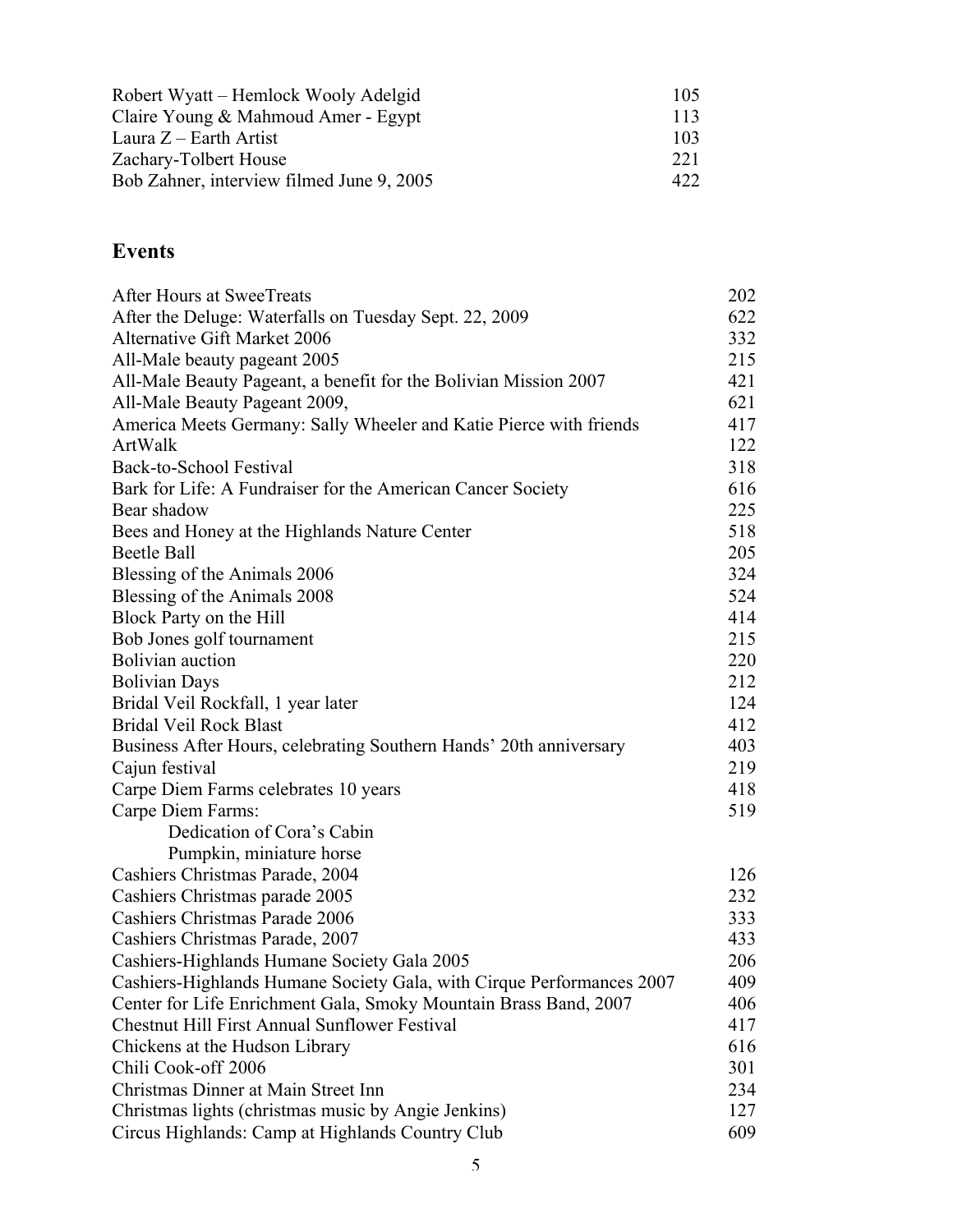| Police Chief Jerry Cook retirement party                            | 207      |
|---------------------------------------------------------------------|----------|
| Craft shows at Highlands Village Square 2005                        | 305, 319 |
| Creek baptism                                                       | 209      |
| Cruising Lake Sequoyah with Buck Trott (SOAR 2007)                  | 409      |
| 1 <sup>st</sup> annual Culinary Festival                            | 429      |
| 2 <sup>nd</sup> annual Culinary Festival                            | 529      |
| Daraja Children's Choir, Kenya                                      | 632      |
| Day of the Dead Celebration 2007                                    | 429      |
| Democratic Party Picnic, 2004                                       | 110      |
| "Desert by Day, Vegas by Night," Cynthia Strain photos              | 221      |
| Dog Spaw                                                            | 310      |
| Dog Wash, a benefit for the Madison Schandolph Miracle Team         | 614      |
| Dry Falls Reopens!                                                  | 613      |
| Earth Day 2007                                                      | 401      |
| Eco Treasure Hunt, JMCA                                             | 310      |
| El Mercado                                                          | 207      |
| Fall Colors Show, Highlands Art League                              | 224      |
| Fall Finale, Highlands Chamber of Commerce                          | 228      |
| Fashion Show: Apparel Development Class at Highlands High School    | 503      |
| Fibber Magee's moves to a new location                              | 308      |
| Fibber's: Christmas Greetings                                       | 532      |
| Fibber's: Summer Fashion Show                                       | 508      |
| Flag Day at Chestnut Hill                                           | 308      |
| Flag Retirement Ceremony: Boy Scouts/Cub Scouts/ Girl Scouts        | 510      |
| Folkmoot at the PAC: Togo, Romani, Israel                           | 615      |
| Fontana Library system 60 <sup>th</sup> Anniversary                 | 110      |
| Fourth of July Fireworks 2004                                       | 103      |
| Fourth of July 2005                                                 | 209      |
| Fourth of July, including fireworks 2006                            | 311      |
| Fourth of July in Highlands: 2007                                   | 411      |
| Games at Ballfield                                                  |          |
| Question: What is your birthday wish for our country?               |          |
| Abraham Lincoln                                                     |          |
| Patriotic concert by the Highlands Male chorus                      |          |
| Fireworks                                                           |          |
| The National Anthem, from a Concert of Opera                        |          |
| Fourth of July in Highlands 2008                                    | 510      |
| Fourth of July Games at the Ballfield                               | 610      |
| Franklin Shiner Carnival                                            | 106      |
| Friends For Life Horse Show 2007                                    | 415      |
| Friends for Life Benefit 2008                                       | 523      |
| Friends of Panthertown trail maintenance                            | 221      |
| Future Chefs of America, cooking class for kids at On the Verandah  | 514      |
| Glass Blowing at David Goldhagen's studio                           | 318      |
| Gorge road cleanup 2005                                             | 203      |
| Gorge Road Cleanup 2007                                             | 421      |
| Green Living Fair, sponsored by Jackson-Macon Conservation Alliance | 514      |
| Green Living Fair 2009                                              | 613      |
| Phillipa Gregory, author, comes to Highlands                        | 524      |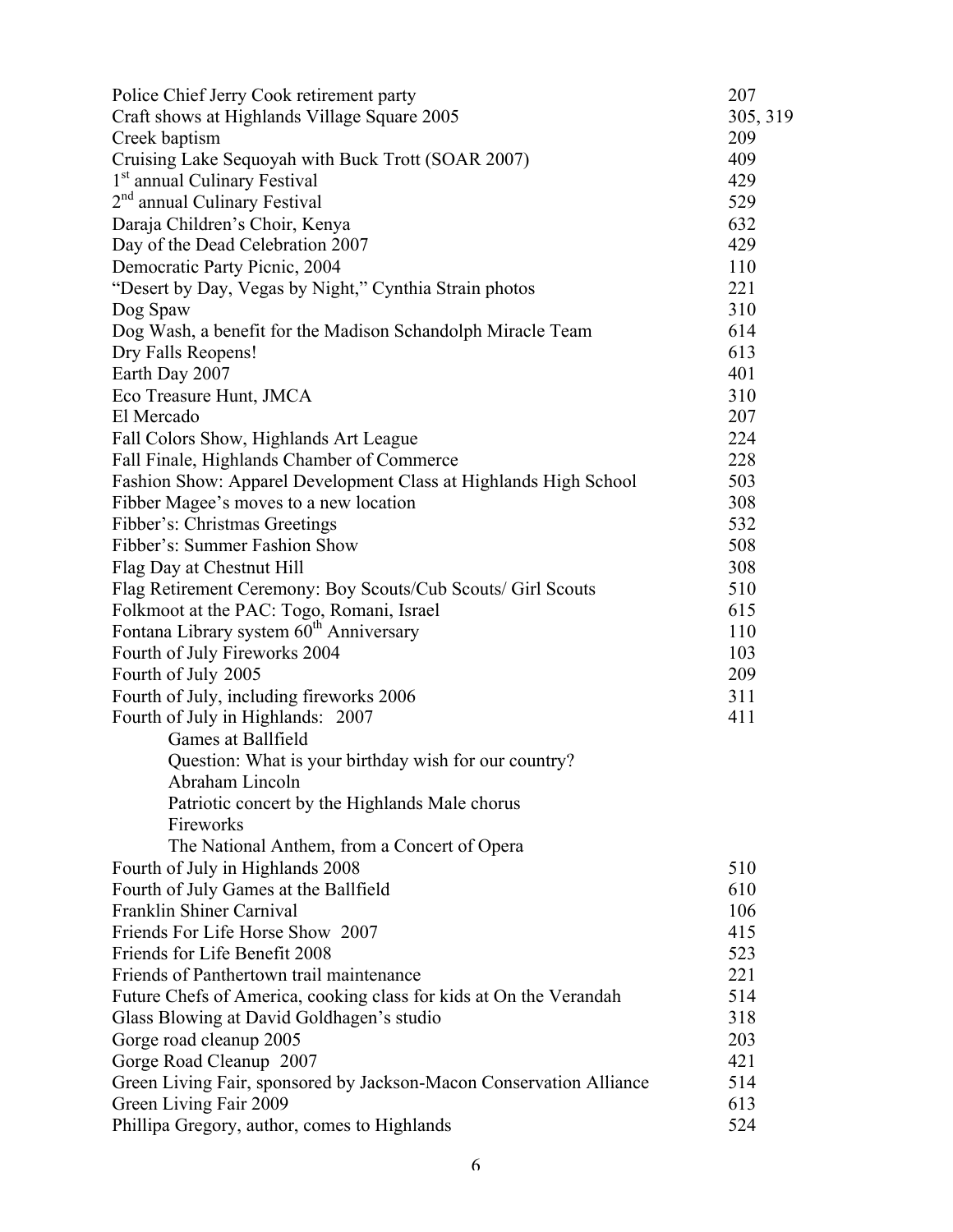| Halloween 2004                                                   | 121       |
|------------------------------------------------------------------|-----------|
| Halloween 2005                                                   | 226       |
| Halloween 2006                                                   | 328       |
| Halloween 2007                                                   | 428       |
| Halloween 2008                                                   | 527       |
| Halloween 2009                                                   | 627       |
| Harris Lake Park Dedication                                      | 603       |
| HCP rehearsal of How the Other Half Loves                        | 415       |
| Heifer Project benefit                                           | 303       |
| Highlands Art League show 2004                                   | 104       |
| Highlands' Arts and Crafts Show                                  | 223       |
| Highlands Arts and Crafts Show, 24 <sup>th</sup> Annual          | 325       |
| Highlands Candidate Forum 2005                                   | 225 & 226 |
| Highlands Candidate Forum 2009                                   | 626       |
| Highlands Chamber of Commerce Fall Finale 2004                   | 123       |
| Highlands Crafts Show 2008                                       | 524       |
| Highlands Christmas Parade 2004                                  | 125       |
| Highlands Christmas Parade 2005                                  | 231       |
| Highlands Christmas Parade 2006                                  | 332       |
| Highlands Christmas Parade 2007                                  | 432       |
| Highlands Christmas 2008                                         | 533       |
| Highlands Christmas Parade                                       |           |
| Carol Sing at the First Presbyterian Church                      |           |
| featuring Margaret and Johnathon McAllister                      |           |
| La Noche Navidena                                                |           |
| Father Christmas' Favorite Chamber Music                         |           |
| Highlands Christmas Parade 2009                                  | 632       |
| Highlands Country Club's First Annual Dog Show                   | 416       |
| <b>Highlands Country Club Dog Show</b>                           | 616       |
| Highlands Film Festival Preview Party                            | 108       |
| Highlands Film Festival Wrap party                               | 217       |
| Highlands High School Graduation 2005                            | 205       |
| Highlands High School Graduation 2006                            | 307       |
| Highlands High School Graduation 2007                            | 408       |
| Highlands High School Graduation 2008                            | 507       |
| Highlands High School Graduation 2009                            | 607       |
| Highlands' Homecoming Prom 2005                                  | 231       |
| Highlands Inn $125th$ celebration                                | 217       |
| Highlands Methodist church Christmas tree sale                   | 124       |
| <b>Highlands Motoring Festival 2008</b>                          | 520       |
| Highlands Motoring Festival, 2009                                | 620       |
| Highlands Nature Center Open House                               | 410       |
| Highlands' new traffic light                                     | 120       |
| Highlands Plateau Greenway Bridge Dedication                     | 624       |
| Tour of Civic Center loop trail                                  |           |
| Highlands' Plateau Greenway: Planting Trees                      | 630       |
| Highlands' Plateau Greenway, Public meeting                      | 406       |
| Highlands Plateau Greenway: Trail Building                       | 519       |
| Highlands Plateau Important Bird Area Dedication—Audubon Society | 503       |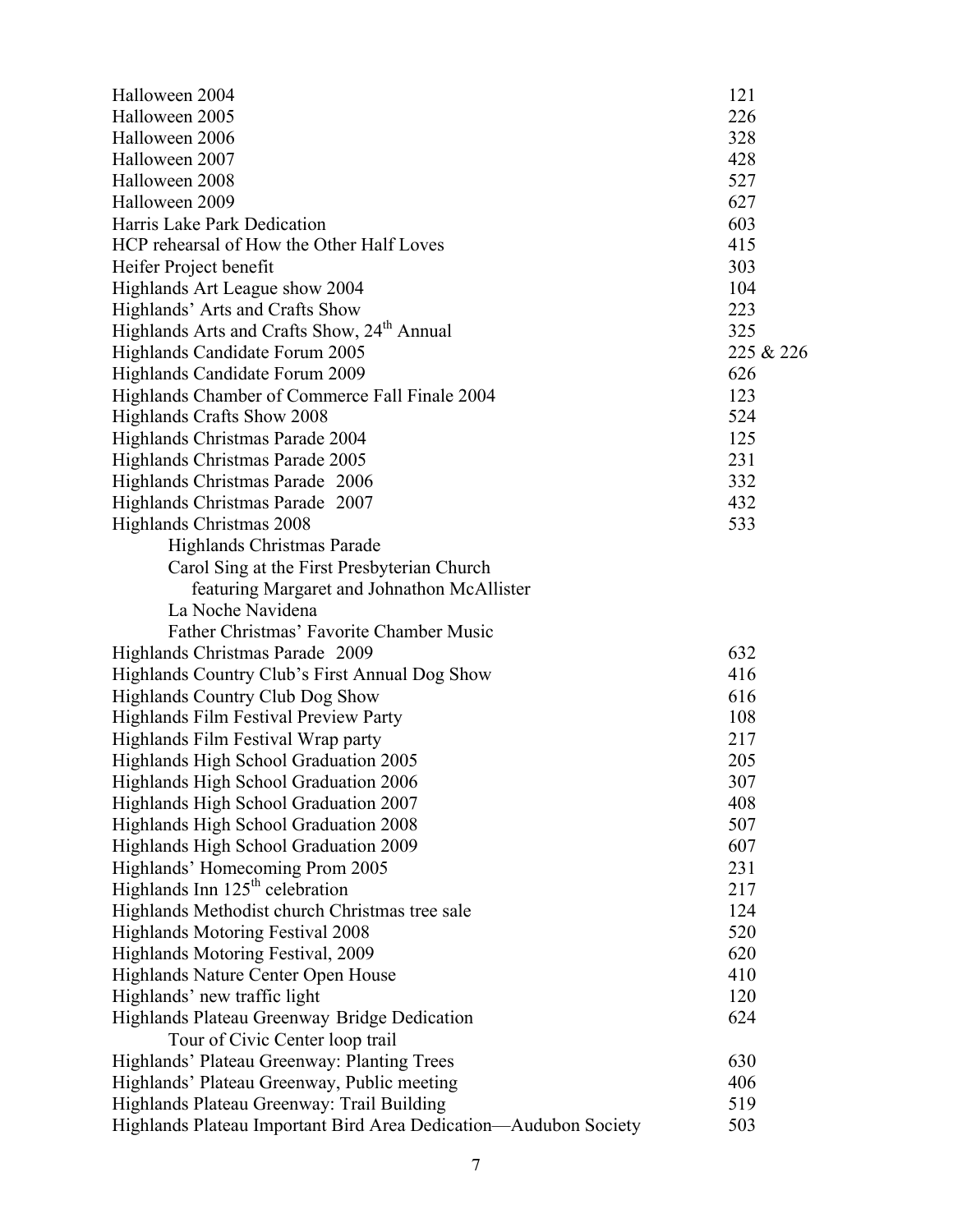| Highlands Playhouse presents The Taming of the Shrew                     | 411 |
|--------------------------------------------------------------------------|-----|
| Highlands School Bands: Winter Concert                                   | 334 |
| Highlands School Elementary Christmas Program                            | 334 |
| Highlands School Fall Festival 2004                                      | 120 |
| Highlands School Fall Festival 2005                                      | 225 |
| Highlands School Fall Festival 2006                                      | 326 |
| Highlands School Fall Festival 2007                                      | 427 |
| Highlands School Fall Festival 2008                                      | 525 |
| Highlands School Fall Festival 2009                                      | 625 |
| Highlands School Talent Show 2007                                        | 401 |
| Highlands School Talent show 2009                                        | 601 |
| Highlands Town Board Forum #1                                            | 426 |
| Highlands Town Board Forum #2                                            | 427 |
| Highlands Town Lighting 2004                                             | 124 |
| Highlands Town lighting 2005                                             | 230 |
| Highlands Town Lighting 2006                                             | 331 |
| Highlands Town Lighting 2007                                             | 432 |
| Highlands Tree Lighting 2009                                             | 631 |
| Highlands Town Meeting: Shortoff Woods                                   | 515 |
| Highlands Village Square Craft Show                                      | 405 |
| Highlands Village Square Arts and Craft Show                             | 604 |
| Interview with Fabiola Doraly Diaz                                       |     |
| Highlands' Visitor Center opens                                          | 221 |
| Highlands Volunteer Fire Department Open House 2004                      | 108 |
| Highlands Volunteer Fire Dept open house 2005                            | 214 |
| Highlands Volunteer Fire Dept Open House 2006                            | 315 |
| Highlands Volunteer Fire Department Open House 2007                      | 416 |
| Highlands Volunteer Fire and Rescue Open House 2008                      | 514 |
| Highlands Volunteer Fire Dept Open House 2009                            | 615 |
| Hospital Co-Workers For The Cure BBQ Fundraiser                          | 516 |
| Hudson Library volunteer party 2005                                      | 227 |
| Hudson Library 125 <sup>th</sup> Birthday Celebration                    | 623 |
| Hurricane Frances                                                        | 113 |
| Hurricane Ivan                                                           | 114 |
| Irene James 100 <sup>th</sup> birthday party                             | 206 |
| Kirkin' of the Tartans 2007                                              | 414 |
| La Noche de Familia                                                      | 234 |
| La Noche Navidena 2006                                                   | 334 |
| Laotian weaver at Old Rangoon                                            | 210 |
| Library Card Sign-up Month                                               | 519 |
| Life Chain: A Protest against Abortion                                   | 524 |
| Live Nativity at the United Methodist Church                             | 334 |
| LMV Forum: Macon County Sheriff debate                                   | 322 |
| Loving Literacy: A Premiere Gala in support of the Literacy Council 2007 | 417 |
| Literacy Council Premiere Gala 2008                                      | 517 |
| Macon County Fair 2004                                                   | 115 |
| Macon County Fair 2005                                                   | 220 |
| Make A Wish Festival                                                     | 315 |
| Memorial Day at Pine Street Park:                                        | 504 |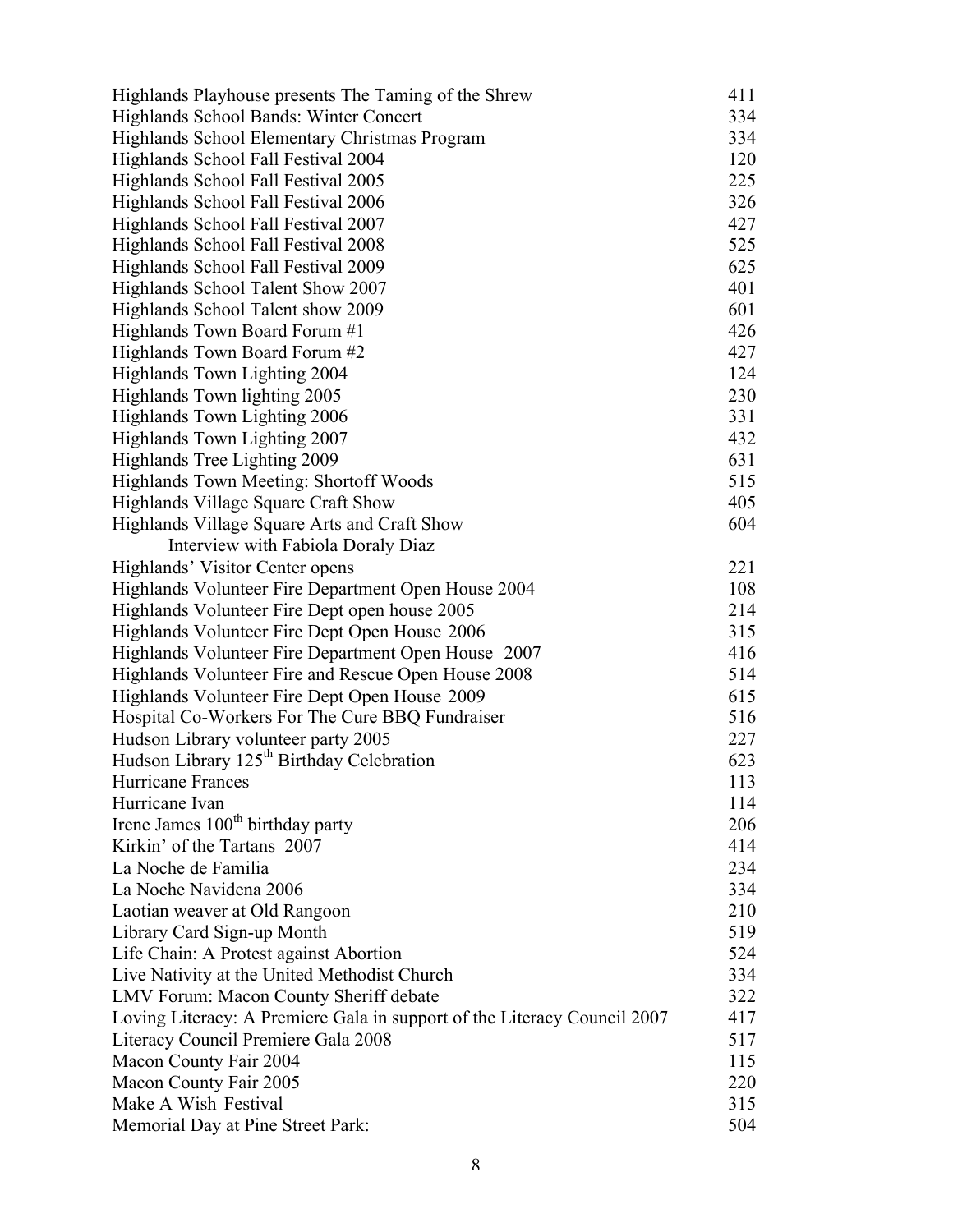| Highlands Village Square Craft Show                        |     |
|------------------------------------------------------------|-----|
| The Highlander's $50th$ birthday party                     |     |
| Roland Mesnier, White House Pastry Chef: Tea               | 505 |
| Model A Hill Climb 2004                                    | 113 |
| Model A Hill Climb 2005                                    | 219 |
| Monte Carlo Night 2005                                     | 201 |
| Monte Carlo Night, the Literacy Council 2006               | 302 |
| Mountain Findings Art Sale                                 | 306 |
| Mountain Garden Club Plant Sale 2006                       | 305 |
| Mountain Garden Club Plant Sale 2007                       | 405 |
| Mountain Garden Club Plant Sale 2008                       | 504 |
| Mountain Lakes 5K race 2005                                | 202 |
| Mountain Lakes 5K Race 2006                                | 303 |
| Mountain Lakes 5K 2007                                     | 402 |
| Mountain Lakes 5K Race 2008                                | 502 |
| Mountain Tailwaggers Walk and Pet Fest                     | 619 |
| A fundraiser for the Cashiers-Highlands Humane Society     |     |
| Moveon.org presentation                                    | 105 |
| Name this Park!                                            | 519 |
| Native Plant Conference: Trees of Highlands                | 321 |
| Nature Conservancy: Silver Run Preserve                    | 106 |
| Needlepoint Sampler Display at the Hudson Library          | 519 |
| Old Edwards Inn: Opening                                   | 104 |
| Old Edwards Inn and Spa: Business AfterHours               | 515 |
| Old Rangoon: Opening                                       | 107 |
| On the Verandah celebrates 25 years                        | 321 |
| Owl Prowl, with Susan Caplow of the Carolina Raptor Center | 410 |
| Party on the Hill                                          | 526 |
| Peace Seminars at The Mountain Retreat                     | 212 |
| Peace Vigil                                                | 113 |
| Peeks Creek Revisited                                      | 128 |
| Peggy Crosby Center 10 <sup>th</sup> Anniversary           | 110 |
| Performing Arts Center Partners Thank-you                  | 206 |
| Performing Arts Center Open House                          | 421 |
|                                                            | 320 |
| Pine Street Park Labor Day Fundraiser                      | 212 |
| <b>Pine Street Park Proposal</b>                           | 407 |
| Pine Street Park: second public meeting                    |     |
| Poetry at Summit One Gallery: The poems of Joyce Foster    | 608 |
| Pumpkin Carving at Mountain Fresh                          | 526 |
| Pumpkin carving by Edward Forrest, Little Flower Shoppe    | 226 |
| PumpkinFest, Highlands-Cashiers Land Trust                 | 624 |
| QuickDraw, MountainTop Rotary                              | 621 |
| Relay for Life 2004                                        | 111 |
| Relay for Life 2005                                        | 217 |
| Relay for Life 2006                                        | 318 |
| Relay for Life 2007                                        | 418 |
| Relay for Life 2008                                        | 517 |
| Relay for Life 2009                                        | 618 |
| Regina Ress: Storytelling at the Hudson Library            | 516 |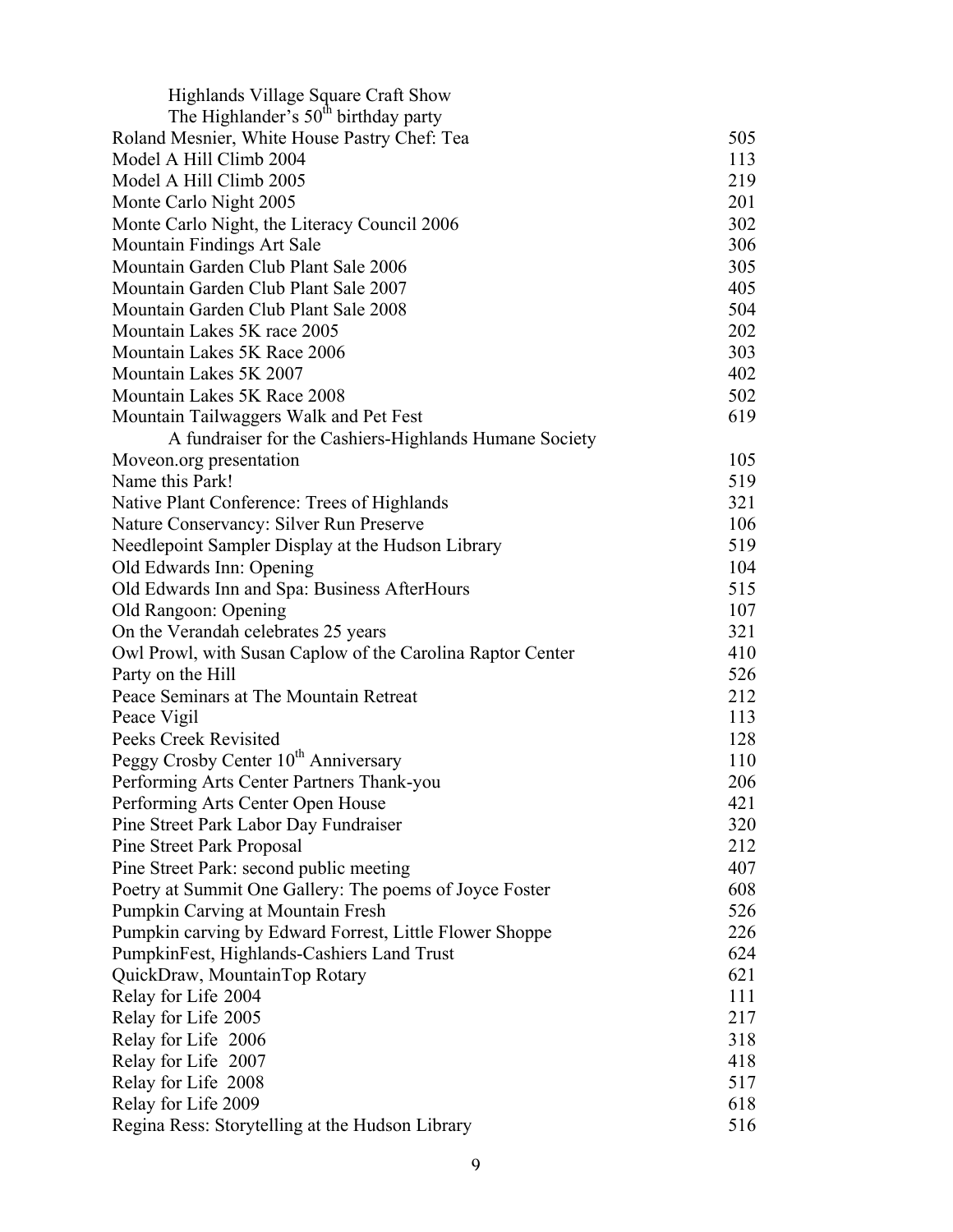| Sewer Project controversy                                           | 209       |
|---------------------------------------------------------------------|-----------|
| Shakespeare in the Park: Midsummer Night's Dream                    | 516       |
| <b>Shape Note Sing</b>                                              | 116       |
| <b>Shuptrine Gallery: Opening</b>                                   | 103       |
| Skateboarders                                                       | 121       |
| <b>SOAR 2005</b>                                                    | 208       |
| <b>SOAR 2006</b>                                                    | 309       |
| SOAR: Cruising Lake Sequoyah 2009                                   | 607       |
| "Songs of Trees" Photography by Thea Stacey                         | 213       |
| <b>Spring Fling</b>                                                 | 201       |
| StepItUp: Climate Change Awareness                                  | 429       |
| Storyteller Series at PAC: Sheila Kay Adams                         | 606       |
| Suites at Chestnut Hill Grand Opening                               | 232       |
| Summer Colors, Art League Show                                      | 313       |
| Summer Programs at the Highlands Nature Center                      | 212 & 214 |
| Tall Tales brought to life by the Fifth-graders at Highlands School | 628       |
| Tour de Cashiers                                                    | 302       |
| Turkey Shoot, Scaly Mountain 2006                                   | 324       |
| Turkey Shoot; Scaly Mountain 2008                                   | 522       |
| Wackadoo Zoo                                                        | 210       |
| Walkin' Jim                                                         | 326       |
| Woodruff Building: Opening Celebration                              | 120       |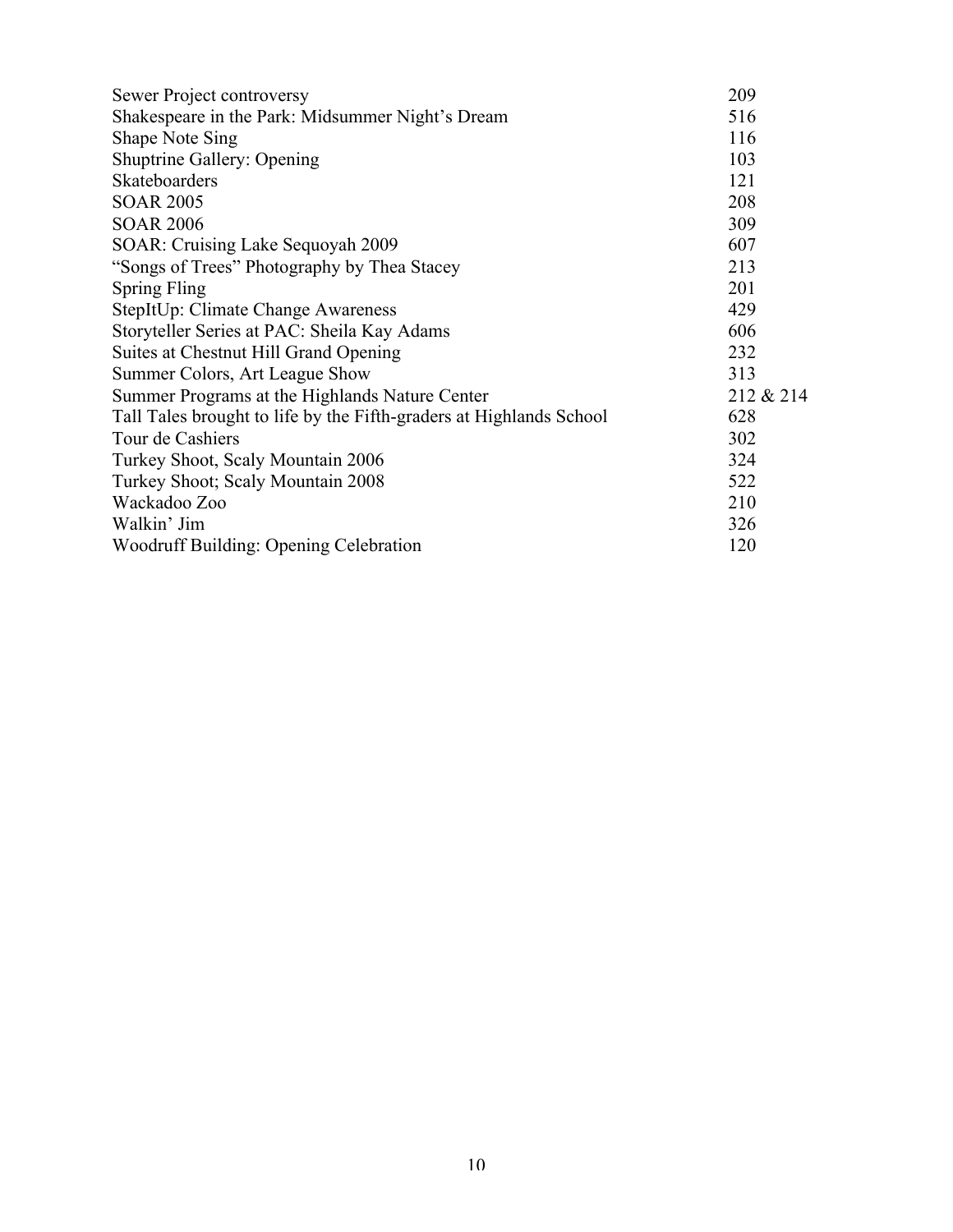## **Art**

# **Bascom Openings/Events**

| American Art Today, Juried Works                               | 626 |
|----------------------------------------------------------------|-----|
| Dr. Annette Blaugrund, juror                                   |     |
| Art and Wine Auction, 2005                                     | 222 |
| The Art of Sound, Bascom-Louise                                | 310 |
| Art to Wear                                                    | 418 |
| Artisans of the Highlands Plateau                              | 331 |
| <b>Autumn Leaves 2008</b>                                      | 523 |
| Autumn Leaves; Drawing for Rosemary Stiefel's book             | 623 |
| <b>Bascom Louise Permanent Collection</b>                      | 204 |
| <b>Bridgebuilders</b>                                          | 504 |
| Bridge Pull                                                    | 504 |
| Cat Chow: Beyond Fiber Art                                     | 619 |
| Collective Spirits: the first event in The Bascom's new campus | 605 |
| Contemporary Folk Art                                          | 517 |
| Dedication of the Will Henry Stevens Bridge                    | 604 |
| FAC-tory Girls, at the Young Artist Exhibit                    | 402 |
| Fiber and Glass                                                | 108 |
| Fine Art Center Kick-Off                                       | 306 |
| Fine Art Center Thursdays: New Plans                           | 318 |
| Fine Art Center Groundbreaking Ceremony                        | 405 |
| Gingerbread House Workshop                                     | 631 |
| Hard-hat Tour                                                  | 529 |
| Juried show, 2006                                              | 326 |
| Juried Show, 2007                                              | 427 |
| Juried Show, 2008                                              | 524 |
| Middle of Nowhere                                              | 508 |
| Opening June 21                                                |     |
| Interview with artist Steve Johannessen                        |     |
| Kaleidos, a film by Steve Johannessen                          |     |
| Mountains In Bloom: The Bascom Garden Tours and Flower Show    | 512 |
| National Basket Organization                                   | 408 |
| Knit-In                                                        | 607 |
| Members Invitational Opening                                   | 625 |
| Mountains in Bloom Flower Show                                 | 612 |
| Open House                                                     | 610 |
| Out of Africa                                                  | 303 |
| Pottery                                                        | 318 |
| Regional High School Art, Bascom-Louise                        | 304 |
| Shopping Bags exhibit                                          | 629 |
| Southeastern Craft Invitational                                | 403 |
| Southern Landscapes exhibit opening                            | 617 |
| Time-lapse of construction                                     | 609 |
| Tour of the site with Pat Taylor                               | 504 |
| <b>Traditional and Art Quilts</b>                              | 228 |
| Unveiling of the Edith and Richard Joel portrait               | 617 |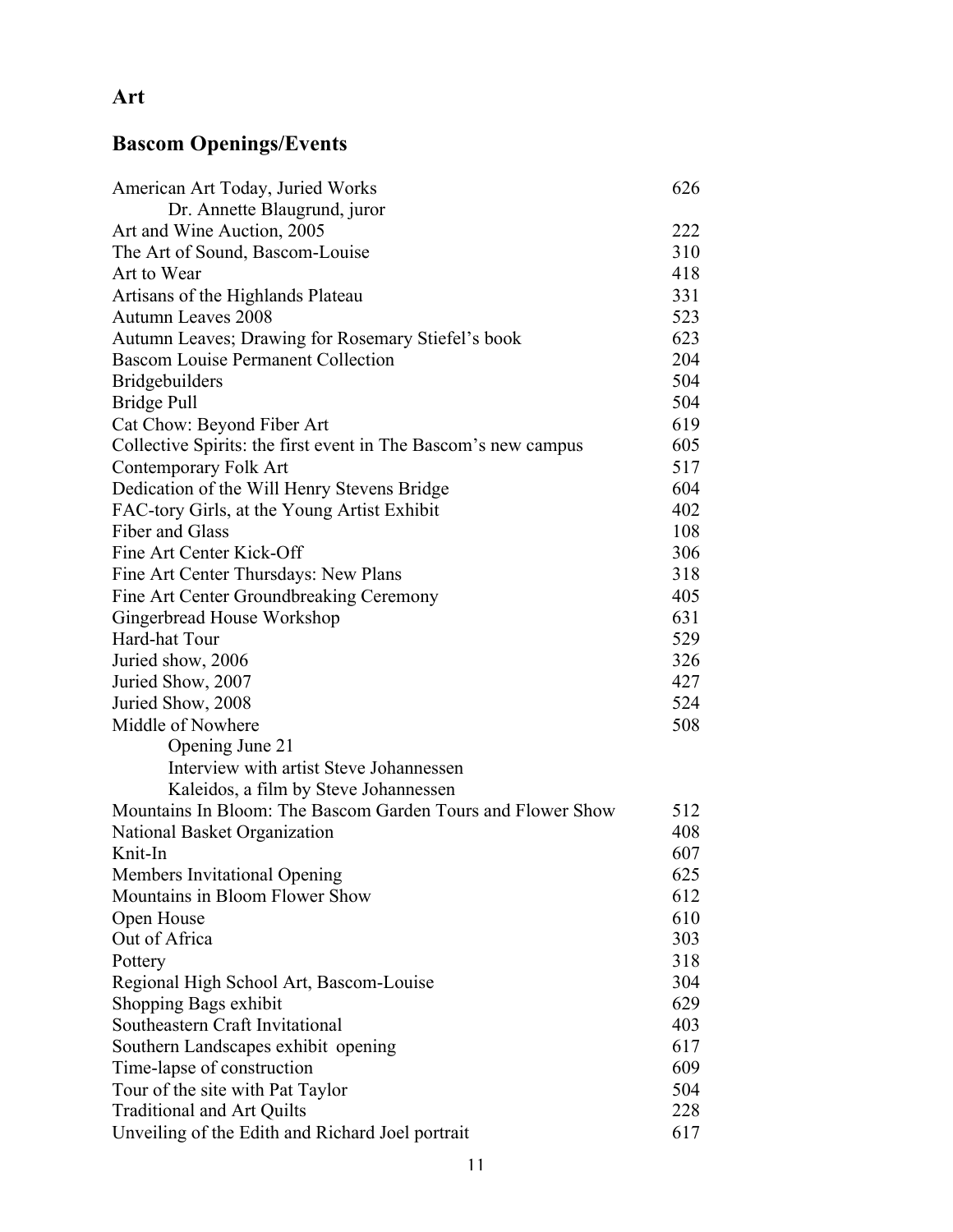| Jonathan Williams' outsider art collection: James H Jennings                | 101 |
|-----------------------------------------------------------------------------|-----|
| Jonathan Williams – outsider art collection: Sam Doyle & Howard Finster 117 |     |
| Jonathan Williams – outsider art collection: Wood Carvers                   | 107 |
| Woodworks                                                                   | 213 |
| Young Artist Exhibit, 2005                                                  | 201 |
| Young Artists, Bascom-Louise 2006                                           | 301 |
| Young Artists Exhibit 2008                                                  | 502 |

# **Summit One Gallery**:

| "Art from Art"                                                 | 619 |
|----------------------------------------------------------------|-----|
| Celebrating 100 years of Conservation by the                   |     |
| Highlands-Cashiers Land Trust                                  |     |
| "East of the Sun, West of the Moon"                            | 405 |
| Rosemary Stiefel and Don Penny                                 |     |
| "Pushing Paint"                                                | 325 |
| "Women of Clay," and Elizabeth Ellison watercolors, Summit One | 319 |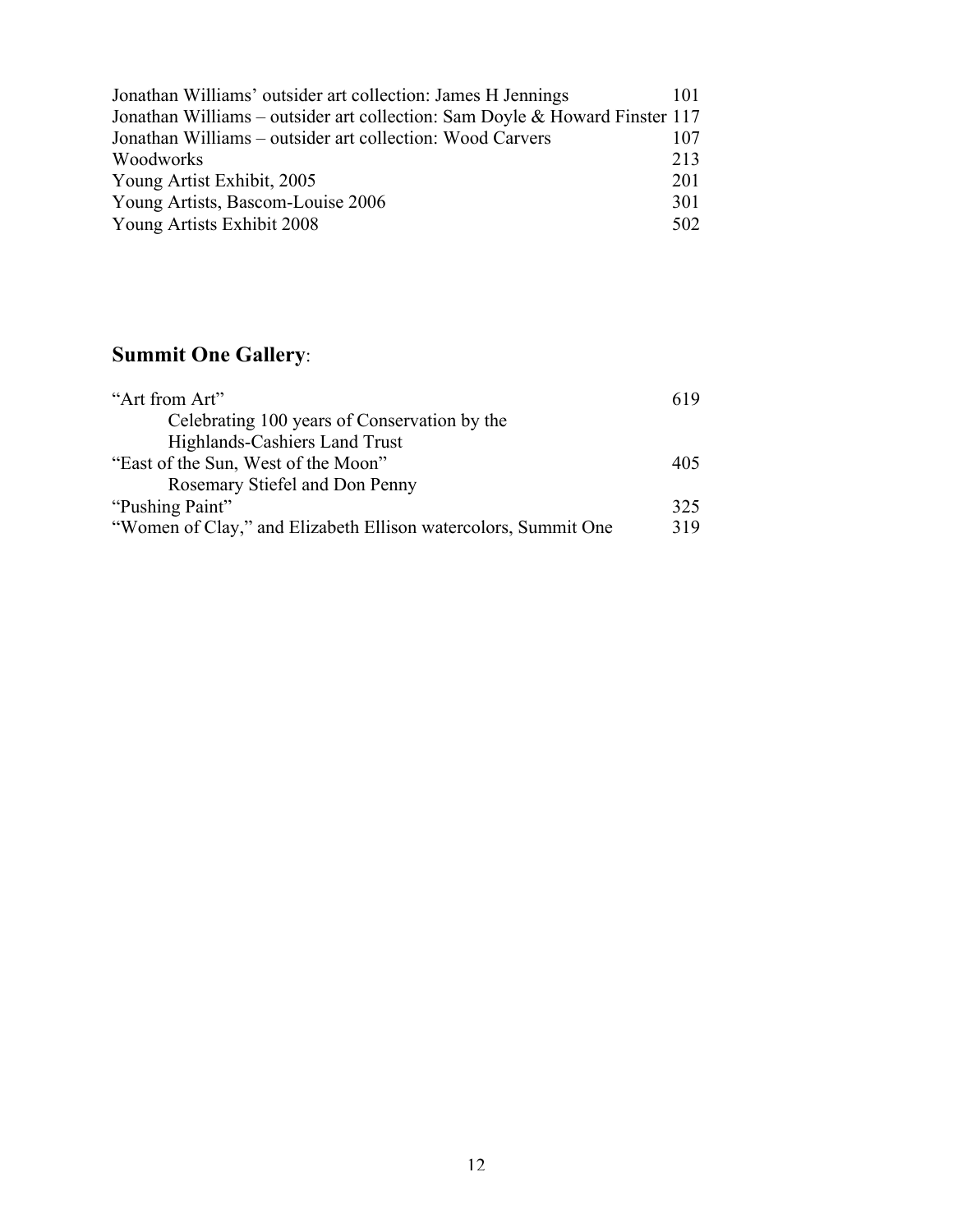## **Music**

| African-American spirituals                                              | 212 |     |
|--------------------------------------------------------------------------|-----|-----|
| Alexander String Quartet: HCCMF                                          | 314 |     |
| Ars Antiqua                                                              | 310 |     |
| Cecylia Arzewski                                                         | 104 |     |
| Bach - G minor sonata, adagio                                            |     |     |
| Movement from C major sonata                                             |     |     |
| Bach At Buck's: Vega String Quartet                                      | 512 |     |
| A movement from Debussy's String Quartet in G minor                      |     |     |
| Beethoven and Bluegrass, the Highlands-Cashiers Chamber Music Final Gala |     | 516 |
| Punch Brothers: "Something"                                              |     |     |
| Blair String Quartet: Beethoven Fugue                                    |     |     |
| Beethoven's Cello and Piano Sonatas:                                     | 525 |     |
| A conversation between William Ransom and Sara Sant'Ambrogio             |     |     |
| <b>Bel Canto Recital:</b>                                                | 620 |     |
| Lynette Tapia, "Ah! Je veux vivre," from                                 |     |     |
| Romeo et Juliette by Charles-francois Gounod                             |     |     |
| Stephen Dubberly, "Liebestraum," by Franz Liszt                          |     |     |
| <b>Biava String Quartet</b>                                              | 617 |     |
| String Quartet in E-flat Major, Franz Josef Haydn                        |     |     |
| Big Fat Dollar Bill, by Arthur Hancock                                   | 422 |     |
| Brahms Requiem, Episcopal Church of the Incarnation                      | 502 |     |
| Behold All Flesh is As the Grass                                         |     |     |
| How Lovely is Thy Dwelling Place                                         |     |     |
| Brahms Waltzes, Episcopal Church of the Incarnation                      | 511 |     |
| Joshua Bulla – Celtic Harpist                                            | 107 |     |
| Edoardo Catemario, classical guitarist                                   | 514 |     |
| Christmas Oratorio 2006, Episcopal Church                                | 335 |     |
| Naida Cole, pianist, HCCMF                                               | 108 |     |
| Franz Lizst - Mephisto Waltz                                             |     |     |
| Concert of Opera, a fundraiser for the Community Care Clinic             | 430 |     |
| By the Episcopal Church of the Incarnation:                              |     |     |
| Sergio Blazquez, tenor                                                   |     |     |
| Lea Lanier, soprano                                                      |     |     |
| Robert Henry, piano                                                      |     |     |
| East Meets West: a Concert by Russill Paul                               | 518 |     |
| The Eroica Trio: 2005 HCCMF gala                                         | 215 |     |
| The Eroica Trio                                                          | 419 |     |
| Piano Trio #1: Poets and Prophets, by Mark O'Connor                      |     |     |
| <b>Brahms Lullaby</b>                                                    |     |     |
| The Swan, by Saint-Saens                                                 |     |     |
| Elliot Fisk, classical guitarist, HCCMF                                  | 212 |     |
| Bertrand Giraud, pianist, HCCMF                                          | 216 |     |
| Arthur Hancock, singer-songwriter                                        | 304 |     |
| <b>Bucky Hanks</b>                                                       | 105 |     |
| Highlands-Cashiers Chamber Music Festival Gala 2004                      | 110 |     |
| Highlands Cashiers Chamber Music Festival Opening Celebration 2006       | 308 |     |
| Highlands-Cashiers Chamber Music Festival 2007:                          | 416 |     |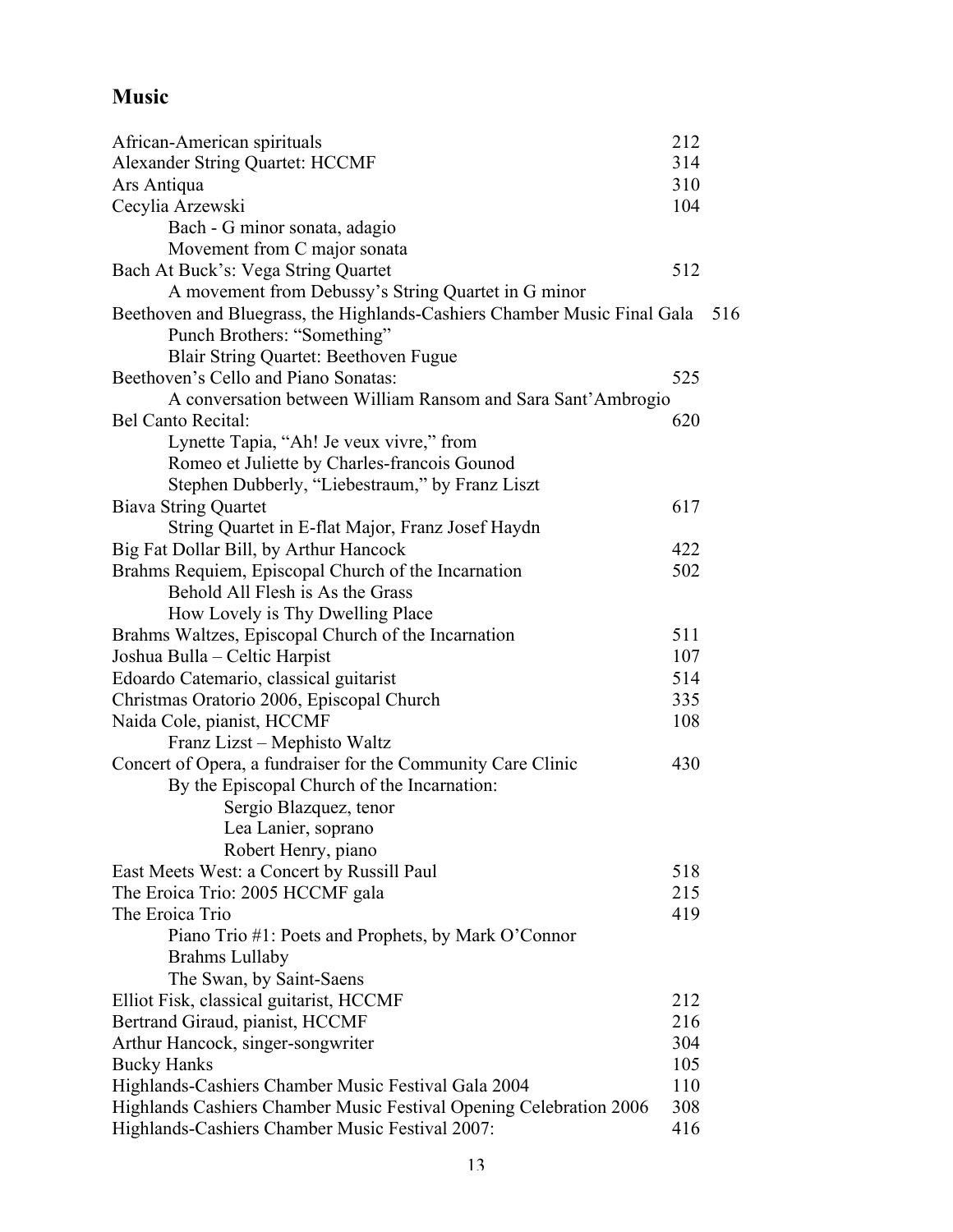| Chopin Op.3, Introduction and Polonaise Brilliante                  |           |
|---------------------------------------------------------------------|-----------|
| Charae Kreuger and Christopher Rex, cellos; Philip Thomson, piano   |           |
| Highlands Community Christian Chorus 2004                           | 127       |
| Highlands Community Christian Chorale 2005                          | 232 & 233 |
| Highlands Community Christian Chorale 2006                          | 335       |
| Highlands Community Christian Chorale Christmas Concert 2007        | 435       |
| Highlands Christian Chorale Christmas Concert 2009                  | 634       |
| <b>Highlands Male Chorus</b>                                        | 423       |
| <b>American Trilogy</b>                                             |           |
| When the Saints Go Marching In                                      |           |
| Highlands Male Chorus 2008                                          | 522       |
| Stell Huie and Angie Jenkins                                        | 107       |
| JW Band at High Country Café,                                       | 619       |
| Just for You Relay for Life Team fundraiser                         |           |
| Lee Knight, folksinger                                              | 229       |
| Little Church of the Wildwood                                       | 513       |
| Anne Lough - dulcimer                                               | 112       |
| Margaret McAllister – Harpist, with her brother Johnathon           | 426       |
| Matt McClellan, singer-songwriter                                   | 306       |
| Mountain Music Series 2005: Dendy Family                            | 213       |
| Mountain Music Series 2005: Grass Roots Revue                       | 210       |
| Mountain Music Series 2005: Oliver Rice and band                    | 211       |
| Mountain Music Series 2006: Cash Valley Ramblers                    | 316       |
| Mountain Music Series 2006: Frazzled Edge                           | 309       |
| Mountain Music Series 2006: Grass Roots Revue                       | 311       |
| Mountain Music Series 2007: The Dendy Family                        | 409       |
| Mountain Music Series 2007: The JW Band at High Country Café        | 417       |
| Mountain Music Series first 2008 concert                            | 509       |
| Interview with Dr. Terry Tritt, physicist and musician              |           |
| <b>Grass Roots Revue</b>                                            | 516       |
| Negro Spirituals, Interlude 2006                                    | 312       |
| Will Ransom                                                         | 109       |
| Chopin – Fantasy Impromptu                                          |           |
| Will Ransom                                                         | 122       |
| Chopin – Ballade in G Minor                                         |           |
| Rhapsody in Blue; Highlands Cashiers Chamber Music Festival Finale  | 317       |
| Serafin Quartet, HCCMF                                              | 101       |
| Beethoven – String quartet in F minor                               |           |
| The Seven Last Words of Christ, a Sacred Cantata by Theodore Dubois | 402       |
| Episcopal Church of the Incarnation                                 |           |
| Smoky Mountain Brass Band, a free concert given by                  |           |
| Center for Life Enrichment                                          | 506       |
|                                                                     | 612       |
| Smoky Mountain Brass Quintet in Kelsey-Hutchinson Park              | 128       |
| Brian Starr- Journey                                                |           |
| Vega String Quartet                                                 | 106       |
| Brahms – String Quartet #1 in C minor                               |           |
| Mozart – K421 in D minor, $1st$ movement                            |           |
| Valerie Whitcup, Harp and Oboe: HCCMF                               | 214       |
| Timothy Wissler, organ, Interlude 2006                              | 315       |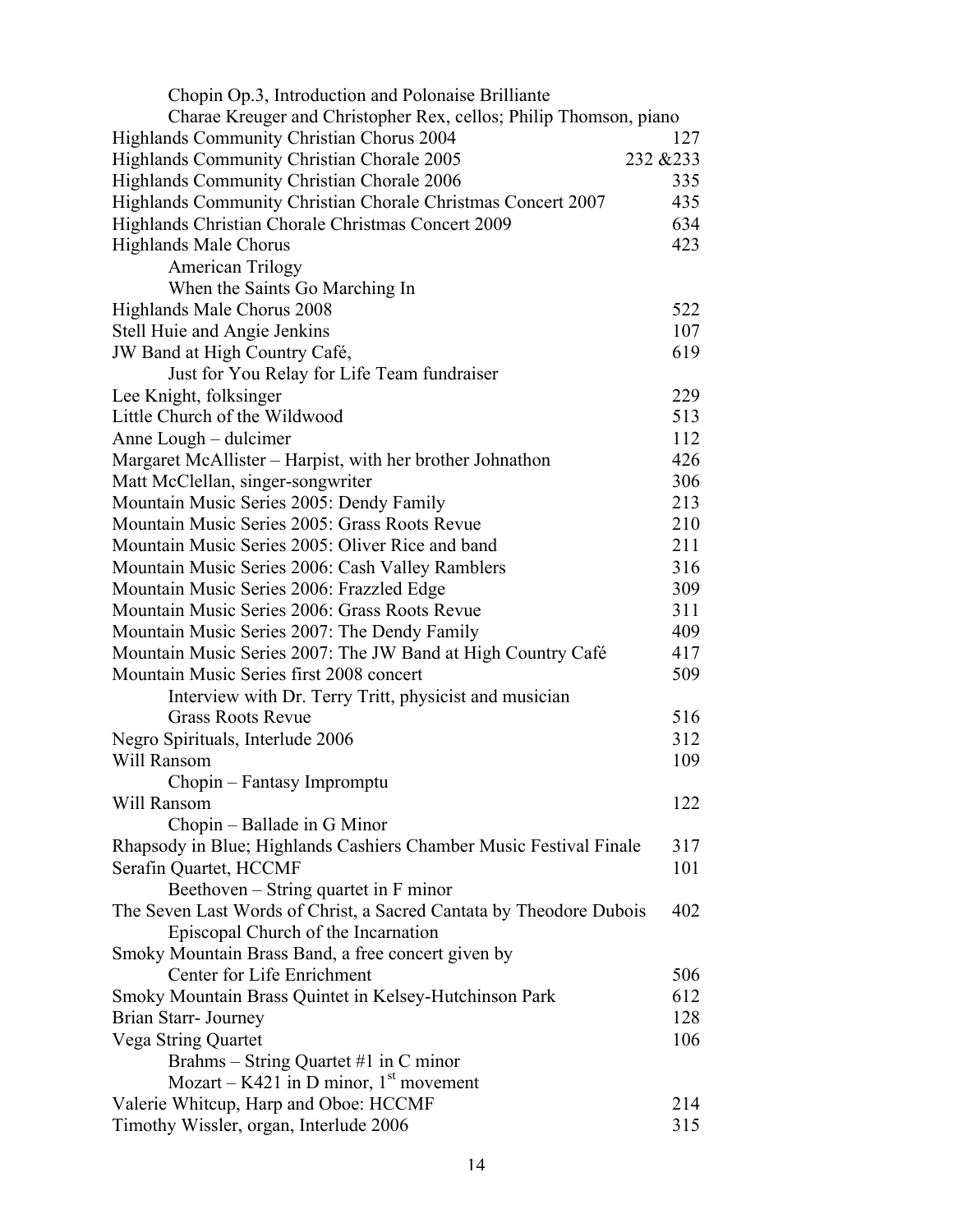| Woodwind Trio at the Highlands-Cashiers Chamber Music Festival                 | 613 |
|--------------------------------------------------------------------------------|-----|
| Laura Darden, Clarinet                                                         |     |
| Saxton Rose, Bassoon                                                           |     |
| John Dee, Oboe                                                                 |     |
| Young Artists from Brevard: Highlands-Cashiers Chamber Music Festival 413      |     |
| Patrick Merrill plays 1 <sup>st</sup> movement of Beethoven's Waldstein Sonata |     |

# **Highlands Historical Society**

| 506 |
|-----|
| 127 |
| 331 |
| 434 |
| 633 |
| 614 |
| 210 |
| 109 |
| 208 |
| 316 |
| 615 |
| 621 |
| 603 |
| 407 |
| 313 |
| 413 |
| 610 |
|     |

# **BookTalk with Mary Lou Worley**

| American Savior by Roland Merullo | 530 |
|-----------------------------------|-----|
| The Brain                         | 610 |
| <b>Epistolary Fiction</b>         | 604 |
| Food                              | 616 |
| The Holocaust                     | 628 |

### **Zahner Lecture Series**

| America's Food Tradition, by Gary Nabhan; a Zahner Lecture | 532 |
|------------------------------------------------------------|-----|
| Kay Byer, Poet Laureate of North Carolina                  | 410 |
| Thomas Rain Crowe: My Life in the Appalachian Woods        | 406 |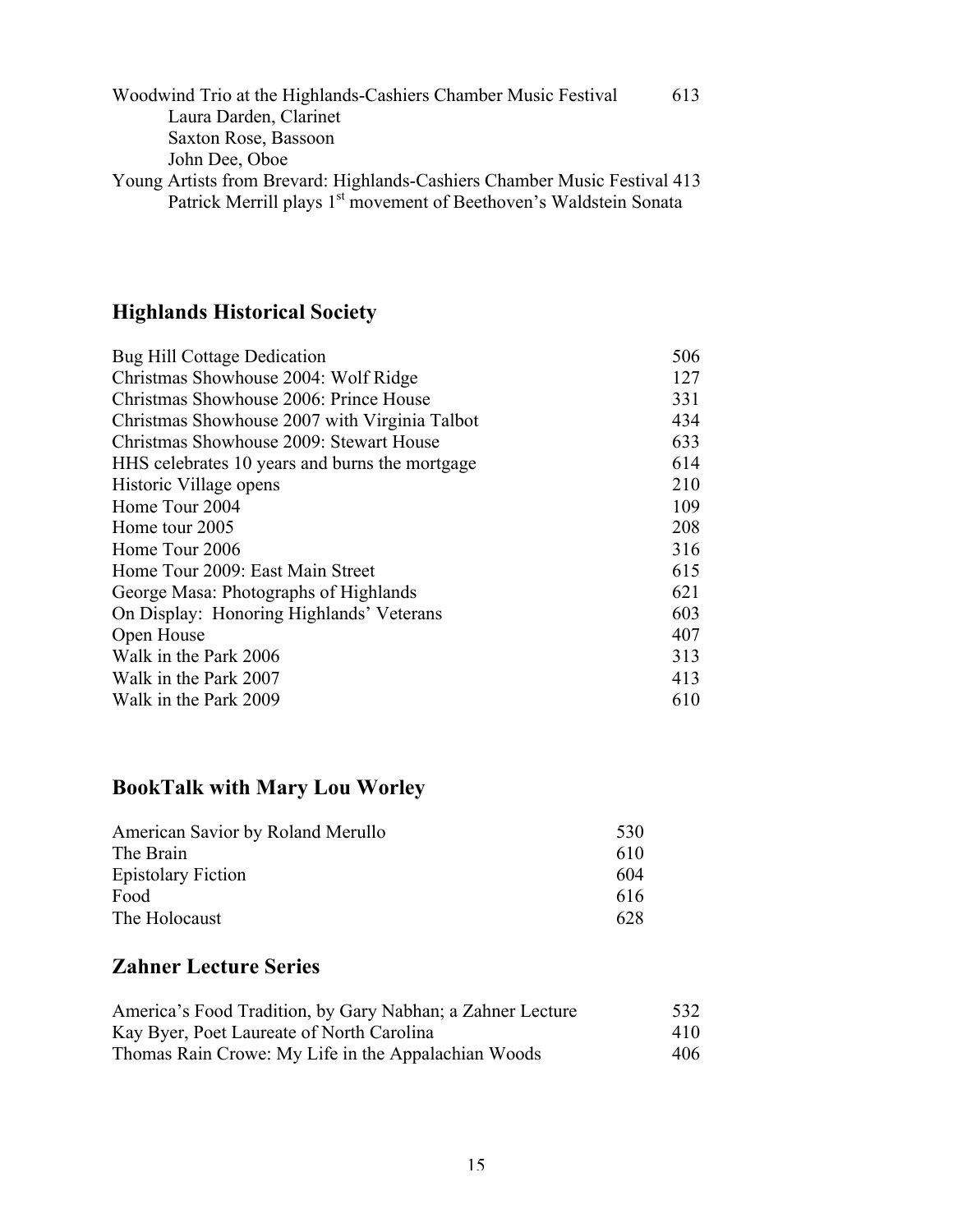# **Highlands Writers' Group**

| Highlands Writers' Group               | 625 |
|----------------------------------------|-----|
| Readings by Betty Chesna, Dick Funsch, | 625 |
| Betty Holt, J. Jay Joannides           | 625 |
| Fred Wooldridge                        | 629 |
| <b>Stuart Ferguson</b>                 | 629 |
| Ann Doggett                            | 630 |
| Michelle Mead-Armor                    | 631 |
| Marda Burton                           | 633 |

# **Booksignings**

### **Cyrano's Bookstore**

| Dennis Ackison                                           | 321 |
|----------------------------------------------------------|-----|
| Sandra Brown                                             | 224 |
| Tony Chambers                                            | 210 |
| Pat Conroy                                               | 319 |
| Robert Draper, Dead Certain                              | 426 |
| Nathalie Dupree                                          | 334 |
| George Ellison                                           | 207 |
| Tom German, Caucasian Dove                               | 429 |
| George Humphries                                         | 230 |
| Cassandra King                                           | 318 |
| Gayden Metcalfe, Somebody is Going to Die if Lillie Beth | 412 |
| Doesn't Catch That Bouquet                               |     |
| William Rawlings                                         | 324 |
| Barbara Brown Taylor, Leaving Church                     | 407 |
| Jonathan Williams                                        | 203 |
|                                                          |     |

#### **Other:**

| Cypress at Cyprus: Cooking class and booksigning sponsored by Cyrano's 416 |      |
|----------------------------------------------------------------------------|------|
| <b>Highlands Historical Society:</b>                                       | 423  |
| Angie Jenkins, <i>Highlands</i> The Early Years                            |      |
| Fred Wooldridge at Shakespeare Bookstore                                   | 312  |
| Kevin Adams at Shakespeare Bookstore                                       | 106. |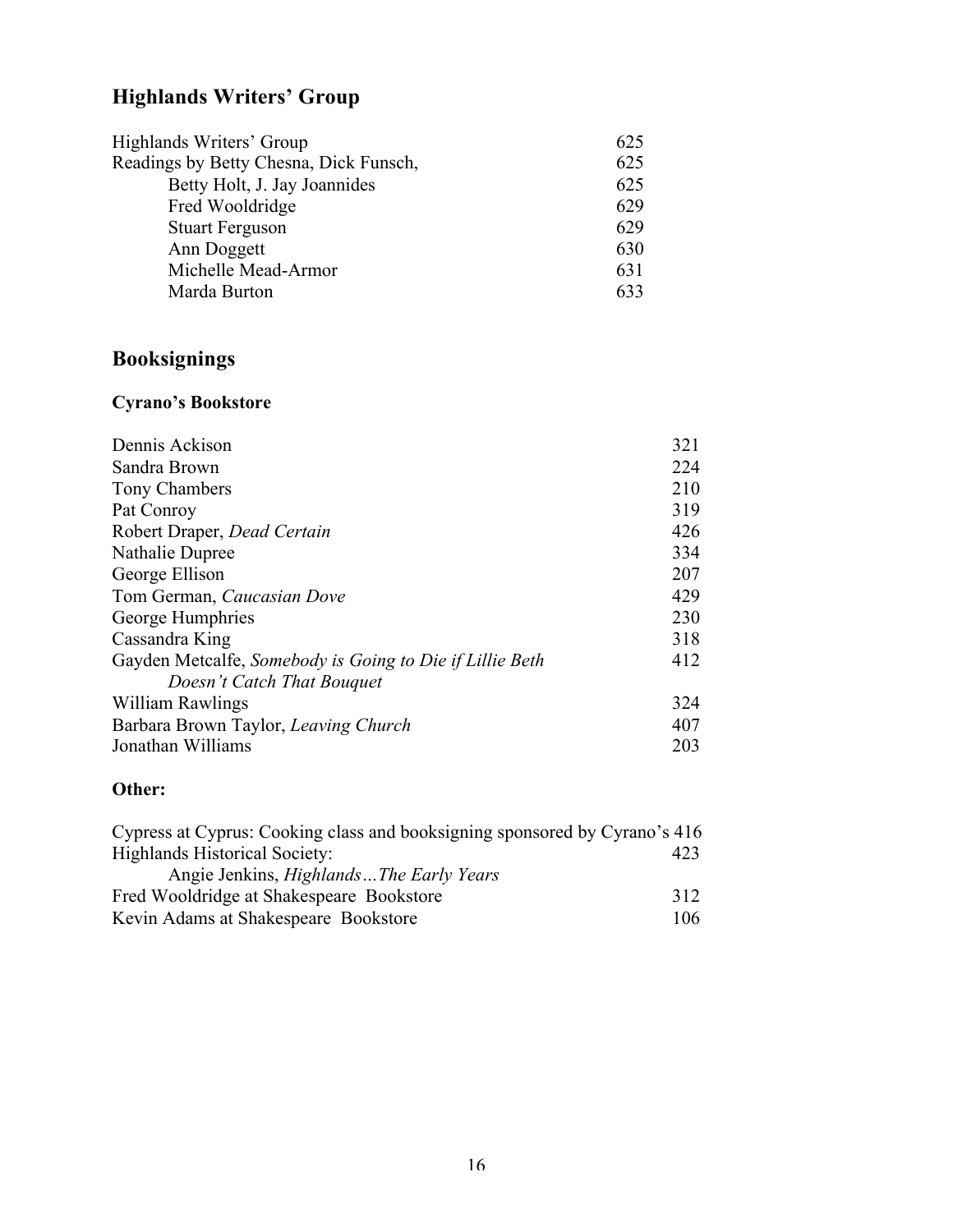# **Question of the Week**

| Are You Free                                                           | 311           |
|------------------------------------------------------------------------|---------------|
| Are you optimistic or pessimistic about the future of the planet?      | 429           |
| Ask Santa                                                              | 124, 125, 126 |
| Do you believe in life after death                                     | 223           |
| Election Day 2008: Are you optimistic or pessimistic about the future? | 528           |
| Fourth of July Question: What is your birthday wish for your country?  | 510           |
| <b>Highlands Country Club Nonagenarians</b>                            | 111           |
| If you could be any animal                                             | 211           |
| If you could be granted any wish                                       | 214           |
| If you could change one thing about the world                          | 103           |
| Shop pets                                                              | 222           |
| What advice would you give a child                                     | 118           |
| What are you thankful for                                              | 123           |
| What do you do to have fun                                             | 108           |
| What do you miss from childhood                                        | 101           |
| What if this were your last day on earth                               | 106           |
| What's your favorite cartoon character                                 | 110           |
| What's your favorite fictitious character                              | 109           |
| What is an important life lesson you've learned                        | 117           |
| What is the most important thing in life                               | 105           |
| What is the purpose of life                                            | 112           |
| What is the secret to happiness                                        | 116           |
| What is art                                                            | 104           |
| What is the most beautiful thing you've ever seen                      | 220           |
| What is your favorite vegetable                                        | 204           |
| What person do you most admire                                         | 107           |
| What time or place in history would you go to                          | 102           |
| What would you do if you won the lottery                               | 227           |
| Why does the universe exist                                            | 229           |
| Why Do You Garden                                                      | 305           |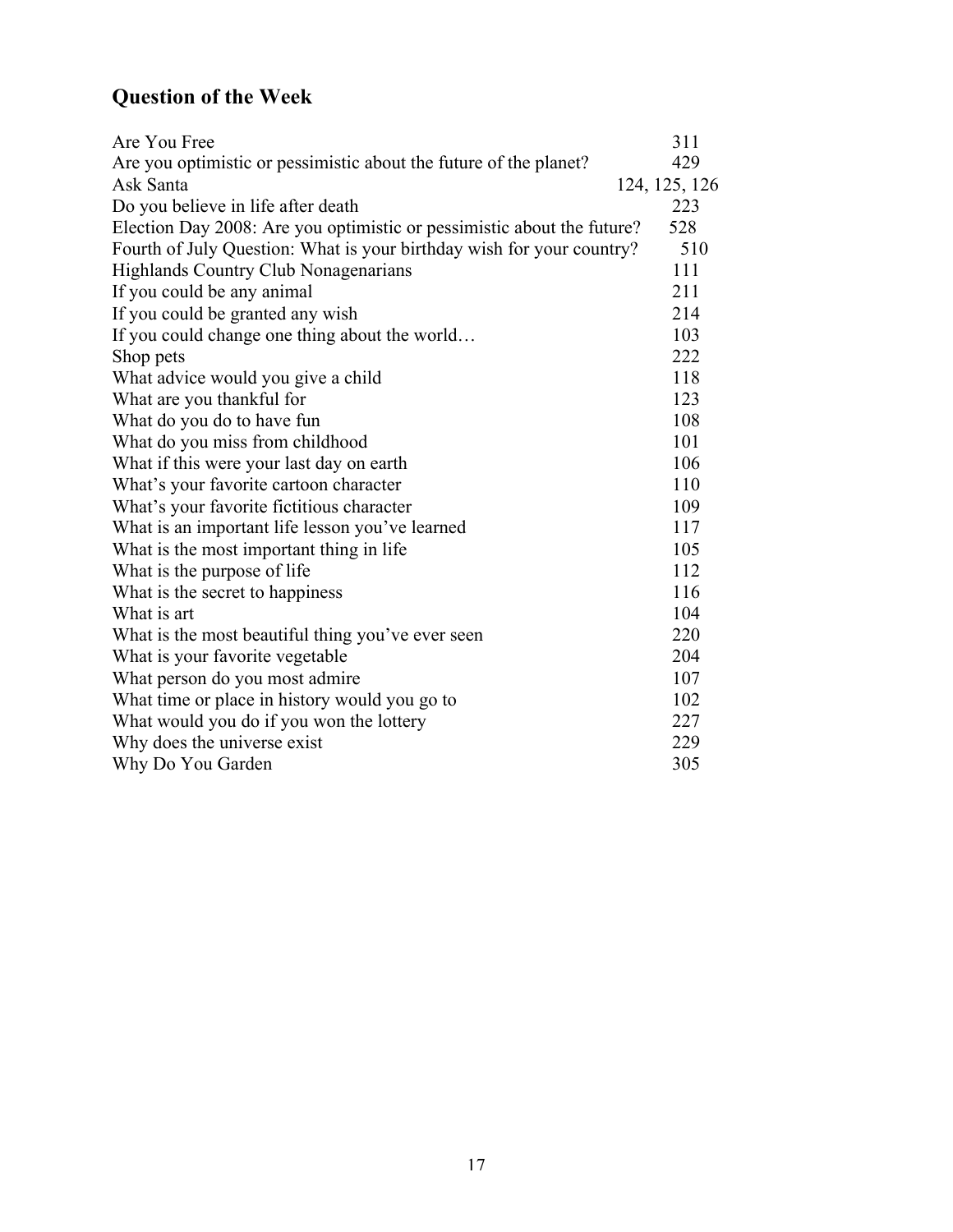# **Health Tips with Dr. Patti Wheeler**

| Adult onset diabetes     | 118       |
|--------------------------|-----------|
| $CA - 125$               | 110       |
| <b>Child Physicals</b>   | 126       |
| Cholesterol management   | 105       |
| C-reactive protein       | 120       |
| Diabetes prevention      | 119       |
| $Diet - carb$ control    | 102       |
| Diets                    | 419       |
| Exercise                 | 430       |
| General – exercise, rest | 101 & 121 |
| Hearing screening        | 112       |
| Internet                 | 106       |
| Menopause                | 128       |
| Mental health            | 103       |
| Methamphetamine abuse    | 222       |
| Moderation in diet       | 204       |
| Pharmaceutical ads       | 220       |
| <b>PSA</b>               | 111       |
| Skin cancer 1            | 211       |
| Skin cancer 2            | 218       |
| Staying well             | 125       |
| <b>Stress test</b>       | 109       |
| Supplements              | 104       |
| Vision screening         | 115       |
| Water                    | 206       |

# **Dr. Debra Wagner - Healthy Foods**

| Part One: Antioxidants                      | 516 |
|---------------------------------------------|-----|
| Part Two: Benefits of Fruits and Vegetables | 521 |
| Part Three: Food for the Mind               | 522 |
| Part Four: Vitamin D                        | 524 |
| Part Five                                   | 525 |
| Part Six: Effects of a High-fat Meal        | 526 |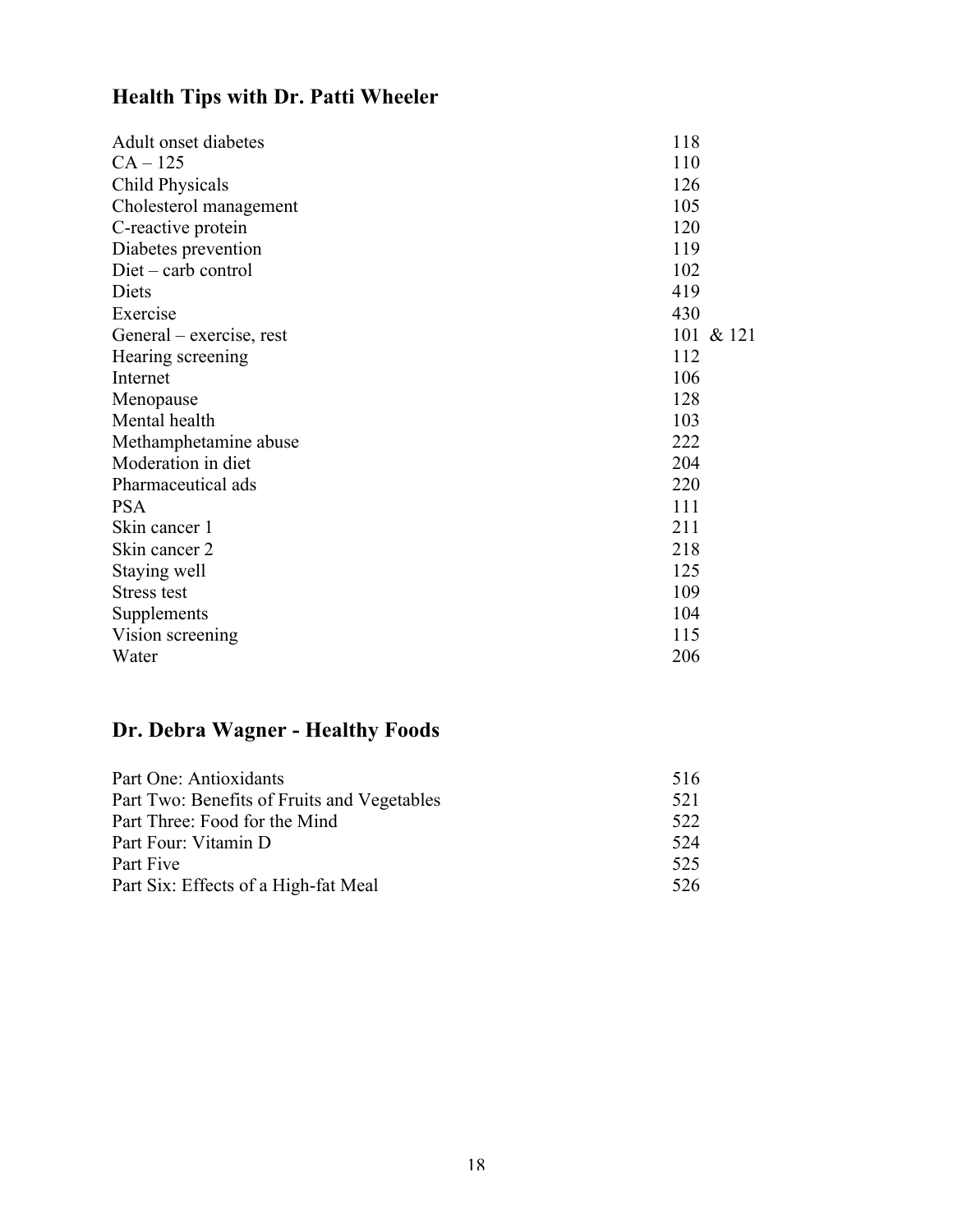# **Sports**

| Basketball 2006: Highlands vs Rabun County<br>333<br>Basketball 2007: Highlands vs. Andrews<br>433<br>Women<br>Men<br>Harlem Ambassadors vs. Hometown heroes<br>301<br>Highlands Alumni Celebration Basketball<br>330<br>Little League Baseball: Highlands Devil Rays vs Franklin Braves<br>304<br>Little League: Highlands' Devil Rays<br>403<br>7-8 year old team plays the Franklin Yankees and<br>9-10 year-old team plays the Franklin Braves<br>224<br>Macon County Soccer Club<br>Middle School Basketball: Highlands vs Blue Ridge<br>334<br>120<br>Soccer 2004<br>225<br>Soccer vs. Murphy 2005<br>Soccer $2nd$ round of state finals 2005<br>227 |
|------------------------------------------------------------------------------------------------------------------------------------------------------------------------------------------------------------------------------------------------------------------------------------------------------------------------------------------------------------------------------------------------------------------------------------------------------------------------------------------------------------------------------------------------------------------------------------------------------------------------------------------------------------|
|                                                                                                                                                                                                                                                                                                                                                                                                                                                                                                                                                                                                                                                            |
|                                                                                                                                                                                                                                                                                                                                                                                                                                                                                                                                                                                                                                                            |
|                                                                                                                                                                                                                                                                                                                                                                                                                                                                                                                                                                                                                                                            |
|                                                                                                                                                                                                                                                                                                                                                                                                                                                                                                                                                                                                                                                            |
|                                                                                                                                                                                                                                                                                                                                                                                                                                                                                                                                                                                                                                                            |
|                                                                                                                                                                                                                                                                                                                                                                                                                                                                                                                                                                                                                                                            |
|                                                                                                                                                                                                                                                                                                                                                                                                                                                                                                                                                                                                                                                            |
|                                                                                                                                                                                                                                                                                                                                                                                                                                                                                                                                                                                                                                                            |
|                                                                                                                                                                                                                                                                                                                                                                                                                                                                                                                                                                                                                                                            |
|                                                                                                                                                                                                                                                                                                                                                                                                                                                                                                                                                                                                                                                            |
|                                                                                                                                                                                                                                                                                                                                                                                                                                                                                                                                                                                                                                                            |
|                                                                                                                                                                                                                                                                                                                                                                                                                                                                                                                                                                                                                                                            |
|                                                                                                                                                                                                                                                                                                                                                                                                                                                                                                                                                                                                                                                            |
|                                                                                                                                                                                                                                                                                                                                                                                                                                                                                                                                                                                                                                                            |
|                                                                                                                                                                                                                                                                                                                                                                                                                                                                                                                                                                                                                                                            |
| Soccer state semi-finals 2005<br>228                                                                                                                                                                                                                                                                                                                                                                                                                                                                                                                                                                                                                       |
| 202<br>Soccer Women's 2005                                                                                                                                                                                                                                                                                                                                                                                                                                                                                                                                                                                                                                 |
| Soccer playoffs 2006: Highlands vs Jordan-Matthews<br>328                                                                                                                                                                                                                                                                                                                                                                                                                                                                                                                                                                                                  |
| Soccer 2006: Highlands vs Madison Co<br>325                                                                                                                                                                                                                                                                                                                                                                                                                                                                                                                                                                                                                |
| Soccer 2007: Highlands vs. Murphy<br>401                                                                                                                                                                                                                                                                                                                                                                                                                                                                                                                                                                                                                   |
| Soccer 2007: Highlands vs. Murphy<br>426                                                                                                                                                                                                                                                                                                                                                                                                                                                                                                                                                                                                                   |
| Softball 2004<br>108                                                                                                                                                                                                                                                                                                                                                                                                                                                                                                                                                                                                                                       |
| 116<br>Volleyball 2004                                                                                                                                                                                                                                                                                                                                                                                                                                                                                                                                                                                                                                     |
| Volleyball 2005<br>223                                                                                                                                                                                                                                                                                                                                                                                                                                                                                                                                                                                                                                     |
| Volleyball 2006<br>322                                                                                                                                                                                                                                                                                                                                                                                                                                                                                                                                                                                                                                     |
| Volleyball 2007: Highlands vs. Blue Ridge<br>425                                                                                                                                                                                                                                                                                                                                                                                                                                                                                                                                                                                                           |

### **Vegan Entertainments**

| Cast Away              | 302 |
|------------------------|-----|
| Free Running           | 313 |
| When A Stwanga Calls   | 303 |
| When A Stwanga Returns | 309 |

### **Walking Native Trails with Randy Laws**

| In the Garden        | 310 |
|----------------------|-----|
| In the Garden part 2 | 313 |
| Roadsides            | 314 |
| Roadsides part 2     | 322 |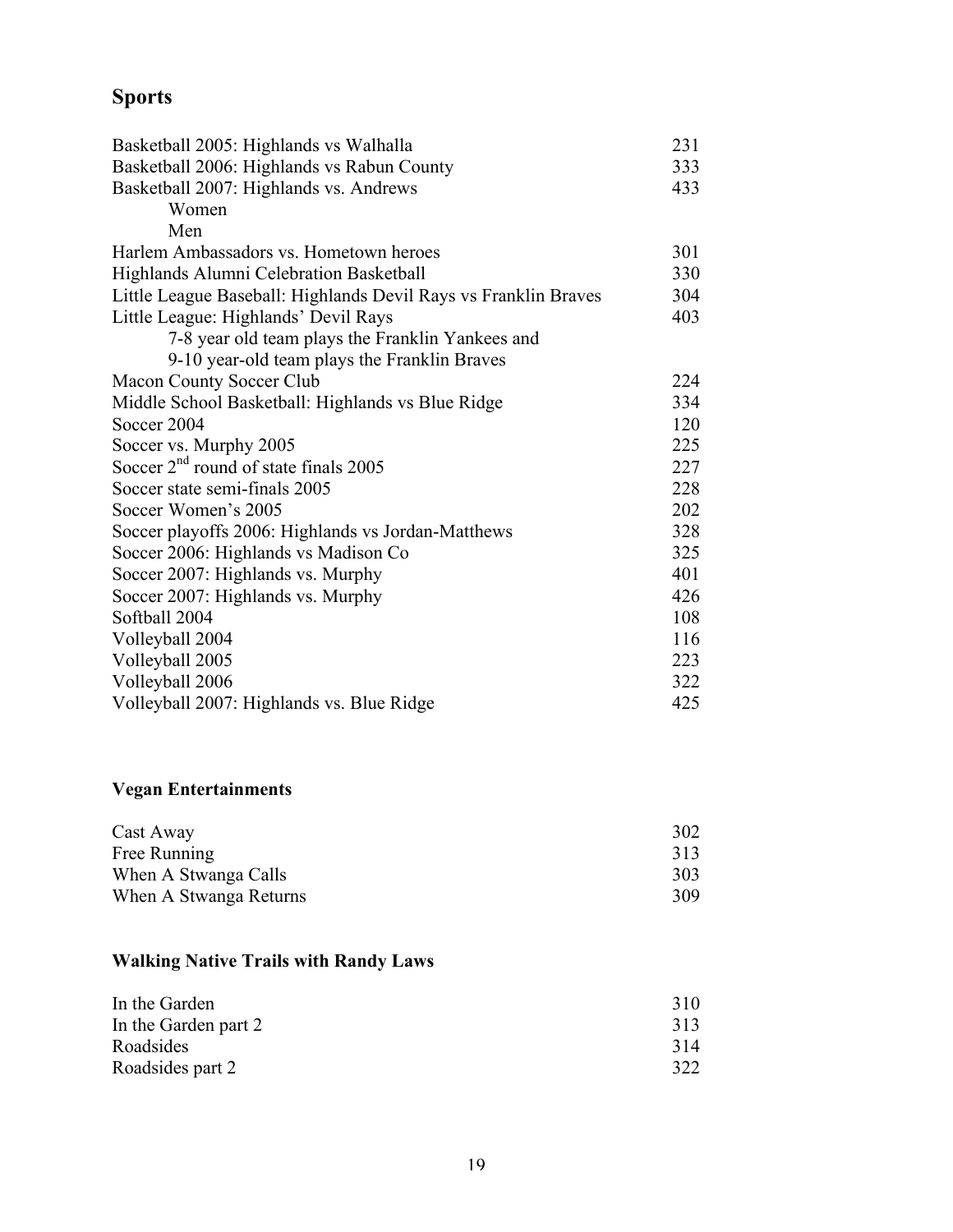# **People and their pets**

| Amber and Silky            | 107 |
|----------------------------|-----|
| Andrew and Panther         | 106 |
| Ashley and Fireflash       | 203 |
| <b>Buttons Show</b>        | 117 |
| Kim and Phantom            | 111 |
| Macon County Fair pet show | 220 |
| <b>Ruth and Bichons</b>    | 104 |
| Shop pets                  | 222 |

# **Littlejohn**

| <b>Bears</b>              | 117       |
|---------------------------|-----------|
| Bridal Veil rock          | 223       |
| Cooking pig meat          | 106       |
| Coon hunting              | 108       |
| Don't throw stuff away    | 109       |
| Driving tips              | 220       |
| Fire                      | 112       |
| Grandma                   | 227       |
| Granny on porch           | 115       |
| Growth                    | 222       |
| Hot                       | 213       |
| Landfill                  | 230       |
| Like about Highlands      | 102 & 123 |
| Medicinal plants          | 104       |
| Panning for gold          | 105       |
| Picking berries           | 110       |
| Poison ivy and poke salad | 120       |
| Shopping tips             | 103       |
| Trash targets             |           |
| Treasure                  | 214       |
| Trout & enjoy life        | 116       |
| Voices of weathercat      | 111       |
| Weathercat                | 101 & 107 |

# **Gardening Tips with Emily Compost**

| Container planting    | 206 |
|-----------------------|-----|
| Perennial planting    | 203 |
| Planting around bulbs | 306 |
| Pruning               | 201 |
| Soil prep             | 202 |